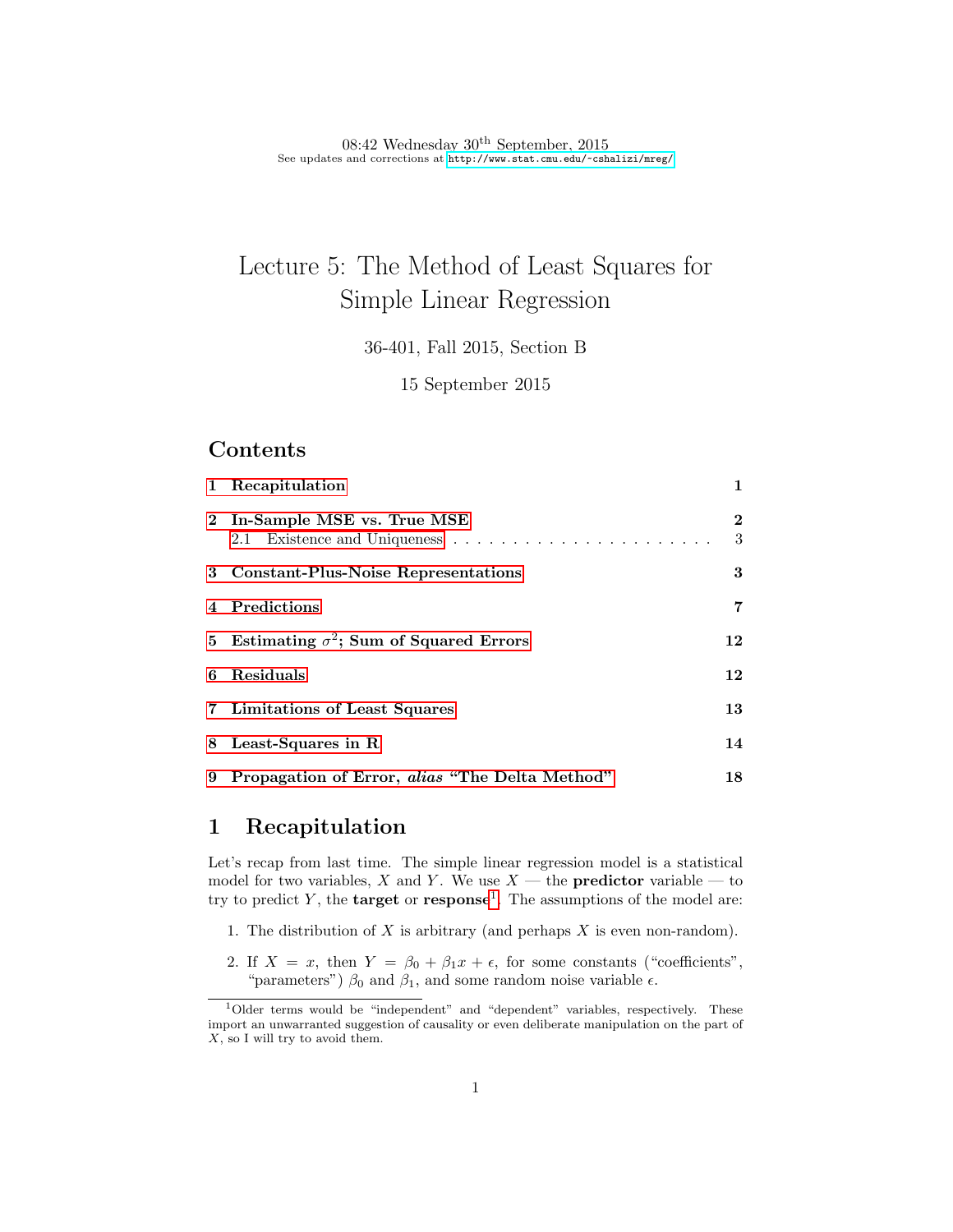- 3.  $\mathbb{E}[\epsilon|X=x] = 0$  (no matter what x is),  $\text{Var}[\epsilon|X=x] = \sigma^2$  (no matter what  $x$  is).
- 4.  $\epsilon$  is uncorrelated across observations.

In a typical situation, we also possess observations  $(x_1, y_1), (x_2, y_2), \ldots (x_n, y_n)$ , which we presume are a realization of the model. Our goals are to estimate the parameters of the model, and to use those parameters to make predictions.

In the notes for the last lecture, we saw that we could estimate the parameters by the method of least squares: that is, of minimizing the in-sample mean squared error:

$$
\widehat{MSE}(b_0, b_1) \equiv \frac{1}{n} \sum_{i=1}^{n} (y_i - (b_0 + b_1 x_i))^2
$$
 (1)

In particular, we obtained the following results:

Normal or estimating equations The least-squares estimates solve the normal or estimating equations:

<span id="page-1-1"></span>
$$
\overline{y} - \hat{\beta}_0 - \hat{\beta}_1 \overline{x} = 0 \tag{2}
$$

$$
\overline{xy} - \hat{\beta}_0 \overline{x} - \hat{\beta}_1 \overline{x^2} = 0 \tag{3}
$$

Closed-form solutions The solution to the estimating equations can be given in closed form:

<span id="page-1-0"></span>
$$
\hat{\beta}_1 = \frac{c_{XY}}{s_X^2} \tag{4}
$$

$$
\hat{\beta}_0 = \overline{y} - \hat{\beta}_1 \overline{x} \tag{5}
$$

Unbiasedness The least-squares estimator is unbiased:

<span id="page-1-2"></span>
$$
\mathbb{E}\left[\hat{\beta}_0\right] = \beta_0 \tag{6}
$$

$$
\mathbb{E}\left[\hat{\beta}_1\right] = \beta_1 \tag{7}
$$

**Variance shrinks like**  $1/n$  The variance of the estimator goes to 0 as  $n \to \infty$ , like  $1/n$ :

<span id="page-1-3"></span>
$$
\text{Var}\left[\hat{\beta}_1\right] = \frac{\sigma^2}{n s_X^2} \tag{8}
$$

$$
\text{Var}\left[\hat{\beta}_0\right] = \frac{\sigma^2}{n} \left(1 + \frac{\overline{x}^2}{s_X^2}\right) \tag{9}
$$

In these notes, I will try to explain a bit more of the general picture underlying these results, and to explain what it has to do with prediction.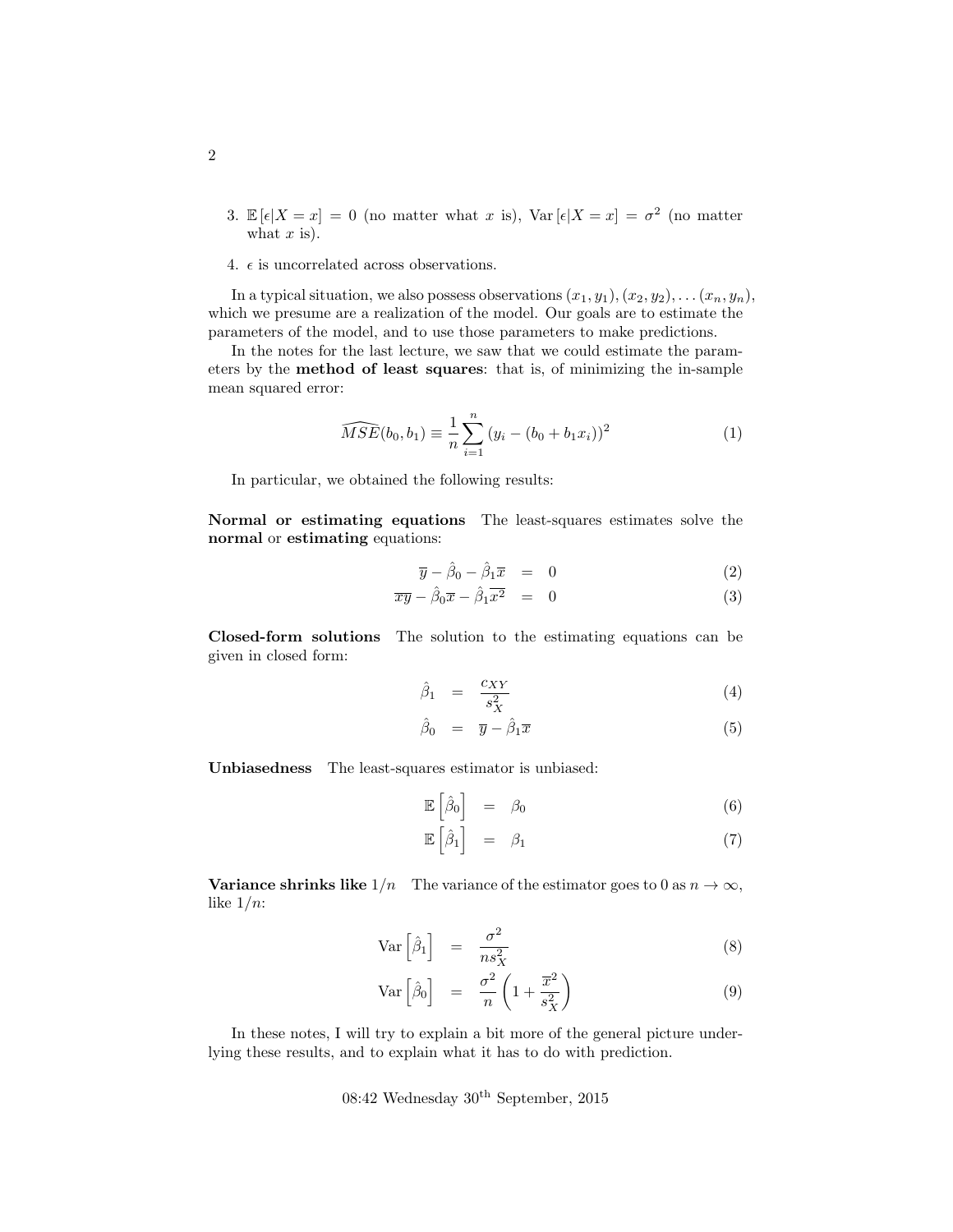## <span id="page-2-0"></span>2 In-Sample MSE vs. True MSE

The true regression coefficients minimize the true MSE, which is (under the simple linear regression model):

$$
(\beta_0, \beta_1) = \underset{(b_0, b_1)}{\operatorname{argmin}} \mathbb{E}\left[ (Y - (b_0 + b_1 X))^2 \right] \tag{10}
$$

What we minimize instead is the mean squared error on the data:

$$
(\hat{\beta}_0, \hat{\beta}_1) = \underset{(b_0, b_1)}{\operatorname{argmin}} \frac{1}{n} \sum_{i=1}^n (y_i - (b_0 + b_1 x_i))^2
$$
 (11)

This is the in-sample or empirical version of the MSE. It's clear that it's a sample average, so for any *fixed* parameters  $b_0$ ,  $b_1$ , when the law of large numbers applies, we should have

$$
\frac{1}{n}\sum_{i=1}^{n}(y_i - (b_0 + b_1x_i))^2 \to \mathbb{E}\left[ (Y - (b_0 + b_1X))^2 \right]
$$
\n(12)

as  $n \to \infty$ . This should make it *plausible* that the minimum of the function of the left is going to converge on the minimum of the function on the right, but there can be tricky situations, with more complex models, where this convergence doesn't happen.

To illustrate what I mean by this convergence, Figure [2](#page-4-0) shows a sequence of surfaces of the MSE as a function of  $(b_0, b_1)$ . (The simulation code is in Figure [1.](#page-3-0)) The first row shows different in-sample MSE surfaces at a small value of n; the next row at a larger value of n; the next row at a still larger value of n. What you can see is that as  $n$  grows, these surfaces all become more similar to each other, and the locations of the minima are also becoming more similar. This isn't a *proof*, but shows why it's worth looking for a proof.

#### <span id="page-2-1"></span>2.1 Existence and Uniqueness

On any given finite data set, it is evident from Eqs. [4–5](#page-1-0) that there is always a least-squares estimate, unless  $s_X^2 = 0$ , i.e., unless the sample variance of X is zero, i.e., unless all the  $x_i$  have the same value. (Obviously, with only one value of the x coordinate, we can't work out the slope of a line!) Moreover, if  $s_X^2 > 0$ , then there is exactly one combination of slope and intercept which minimizes the MSE in-sample.

One way to understand this algebraically is that the estimating equations give us a system of two linear equations in two unknowns. As we remember from linear algebra (or earlier), such systems have a unique solution, unless one of the equations of the system is redundant. (See Exercise [2.](#page-19-0))

Notice that this existence and uniqueness of a least-squares estimate assumes absolutely nothing about the data-generating process. In particular, it does not assume that the simple linear regression model is correct. There is always some straight line that comes closest to our data points, no matter how wrong, inappropriate or even just plain silly the simple linear model might be.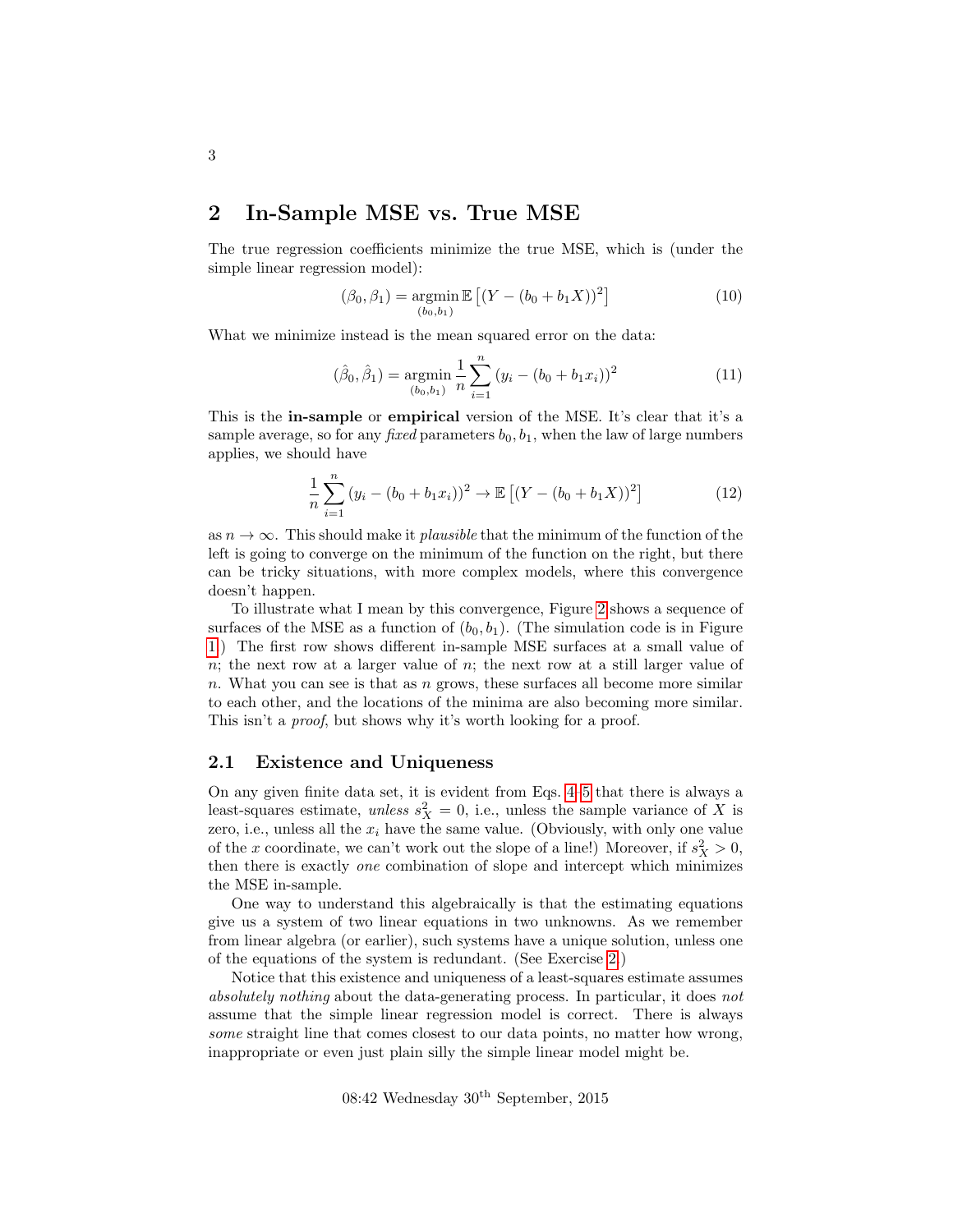```
# Simulate from a linear model with uniform X and t-distributed noise
# Inputs: number of points; intercept; slope; width of uniform X distribution
  # (symmetric around 0); degrees of freedom for t
# Output: data frame with columns for X and Y
sim.linmod \leq function(n, beta.0, beta.1, width, df) {
    # draw n points from a uniform distribution centered on 0
   x \leftarrow \text{runif}(n, \text{min}=\text{width}/2, \text{max}=\text{width}/2)# draw n points from a t distribution with the given number of degrees
    # of freedom
   epsilon <- rt(n, df=df)
    # make y from a linear model
   y \leftarrow \text{beta.0 + beta.1*x + epsilon}# return the data frame
   return(data.frame(x=x, y=y))
}
# Calculate in-sample MSE of a linear model
 # First define a function that works for just one slope/intercept pair at
  # time
  # Then "Vectorize" it to handle vectors of intercepts and slopes
# Inputs: slope; intercept; data frame with "x" and "y" columns
# Output: the in-sample MSE
# Presumes: "y" is the target variable and "x" is the predictor
mse.insample \leftarrow function(b.0, b.1, data) { mean((data$y-(b.0+b.1*data$x))^2) }
mse.insample <- Vectorize(mse.insample, vectorize.args=c("b.0","b.1"))
# Grids of possible intercepts and slopes
b.0.seq <- seq(from=-10,to=10, length.out=20)
b.1.seq <- seq(from=-10,to=10, length.out=20)
# 3d wire-mesh ("perspective") plot of a linear model's error surface
# Input: data set; maximum value for Z axis (for comparability across plots)
# Output: Transformation matrix for adding new points/lines to the plot,
  # invisibly --- see help(persp) under "Value". (Ignored here)
# ATTN: hard-coded slope/intercept sequences less than ideal
in.sample.persp <- function(data, zmax=600) {
    # Calculate the in-sample MSE for every combination of
    z <- outer(b.0.seq, b.1.seq, mse.insample, data=data)
    persp(b.0.seq, b.1.seq, z, zlim=c(0,zmax), xlab="Intercept",
          ylab="Slope", zlab="MSE", ticktype="detailed")
}
```
Figure 1: Code to simulate from a linear model with t-distributed noise and uniformly distributed  $X$  (to emphasize here needs anything to be Gaussian); to calculate the MSE of a linear model on a given data sample; and to plot the error surface on a given data set.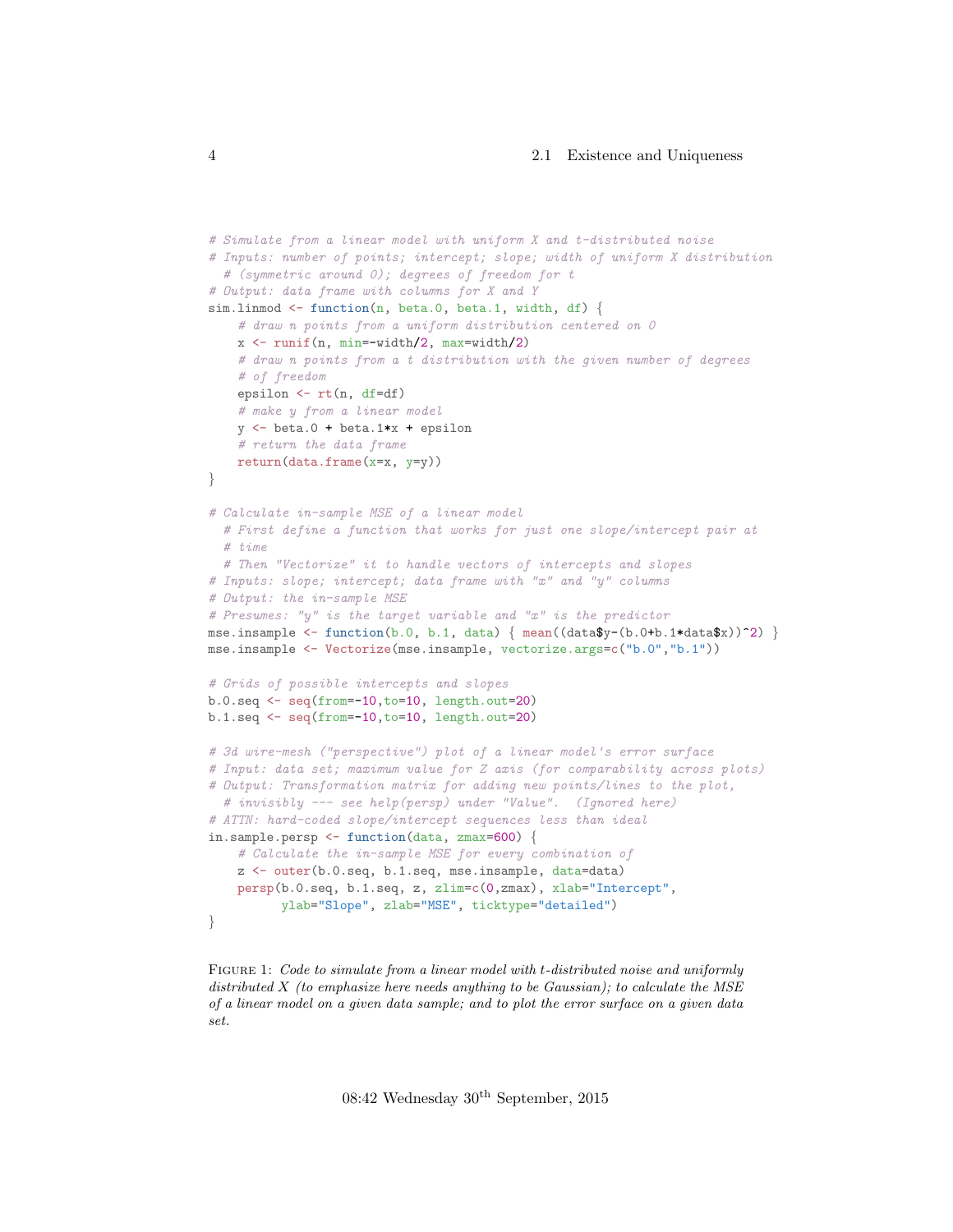#### 5 2.1 Existence and Uniqueness

<span id="page-4-0"></span>

FIGURE 2: Error surfaces for the linear model  $Y = 5 - 2X + \epsilon$ ,  $\epsilon \sim t_3$ ,  $X \sim U(-2, 2)$ , at  $n = 10$  (top row),  $n = 100$  (middle) and  $n = 100000$  (bottom). Each column is an independent run of the model. Notice how these become increasingly similar as n grows.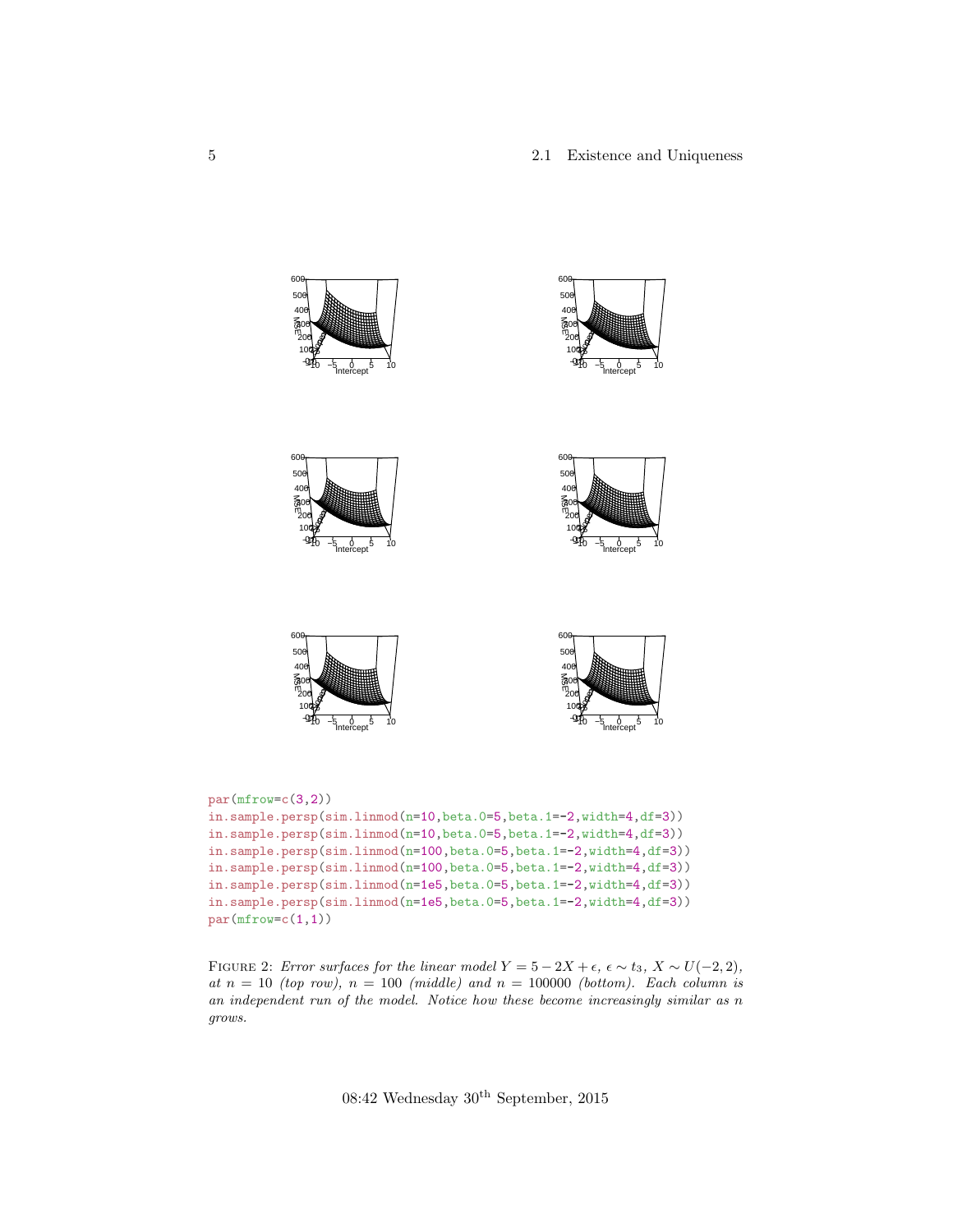## <span id="page-5-0"></span>3 Constant-Plus-Noise Representations

In deriving the properties of the least-squares estimators, it is extremely helpful to re-write them so that they have the form "constant  $+$  noise", and especially to try to write the noise as a sum of uncorrelated random variables. This sort of "representation" of the estimator makes it much simpler to determine its properties, because adding up constants and uncorrelated random variables is what the rules of algebra from Lecture 1 make easy for us.

To this end, let's be explicit about writing out  $\hat{\beta}_1$  in the form of a constant plus a sum of uncorrelated noise random variables.

Begin with the fact that  $\hat{\beta}_1$  is the ratio of the sample covariance to the sample variance of  $X$ :

$$
\hat{\beta}_1 = \frac{c_{XY}}{s_X^2} \tag{13}
$$

$$
= \frac{\frac{1}{n}\sum_{i=1}^{n}\left(x_i-\overline{x}\right)\left(y_i-\overline{y}\right)}{s_X^2} \tag{14}
$$

$$
= \frac{\frac{1}{n}\sum_{i=1}^{n}(x_i - \overline{x})y_i - \frac{1}{n}\sum_{i=1}^{n}(x_i - \overline{x})\overline{y}}{s_X^2}
$$
(15)

At this point, we need to pause for a fundamental fact which we will use often: for *any* variable  $z$ , the average difference from the sample mean is zero:  $n^{-1}\sum_i z_i - \overline{z} = 0$ . To see this, break up the sum of the difference into a difference in sums:

$$
\frac{1}{n}\sum_{i=1}^{n}z_{i}-\overline{z} = \frac{1}{n}\sum_{i=1}^{n}z_{i}-\frac{1}{n}\sum_{i=1}^{n}\overline{z}
$$
\n(16)

$$
= \overline{z} - \frac{n\overline{z}}{n} = 0 \tag{17}
$$

It follows that for any  $w$  which is constant in  $i$ ,

<span id="page-5-2"></span>
$$
\frac{1}{n}\sum_{i=1}^{n}(z_i - \overline{z})w = 0
$$
\n(18)

Thus

$$
\frac{1}{n}\sum_{i=1}^{n}(x_i - \overline{x})\overline{y} = 0
$$
\n(19)

So

<span id="page-5-1"></span>
$$
\hat{\beta}_1 = \frac{\frac{1}{n} \sum_{i=1}^n (x_i - \overline{x}) y_i}{s_X^2}
$$
\n(20)

So far, we have not used any of our modeling assumptions. We now do so. Specifically, we use the assumption that

$$
y_i = \beta_0 + \beta_1 x_i + \epsilon_i \tag{21}
$$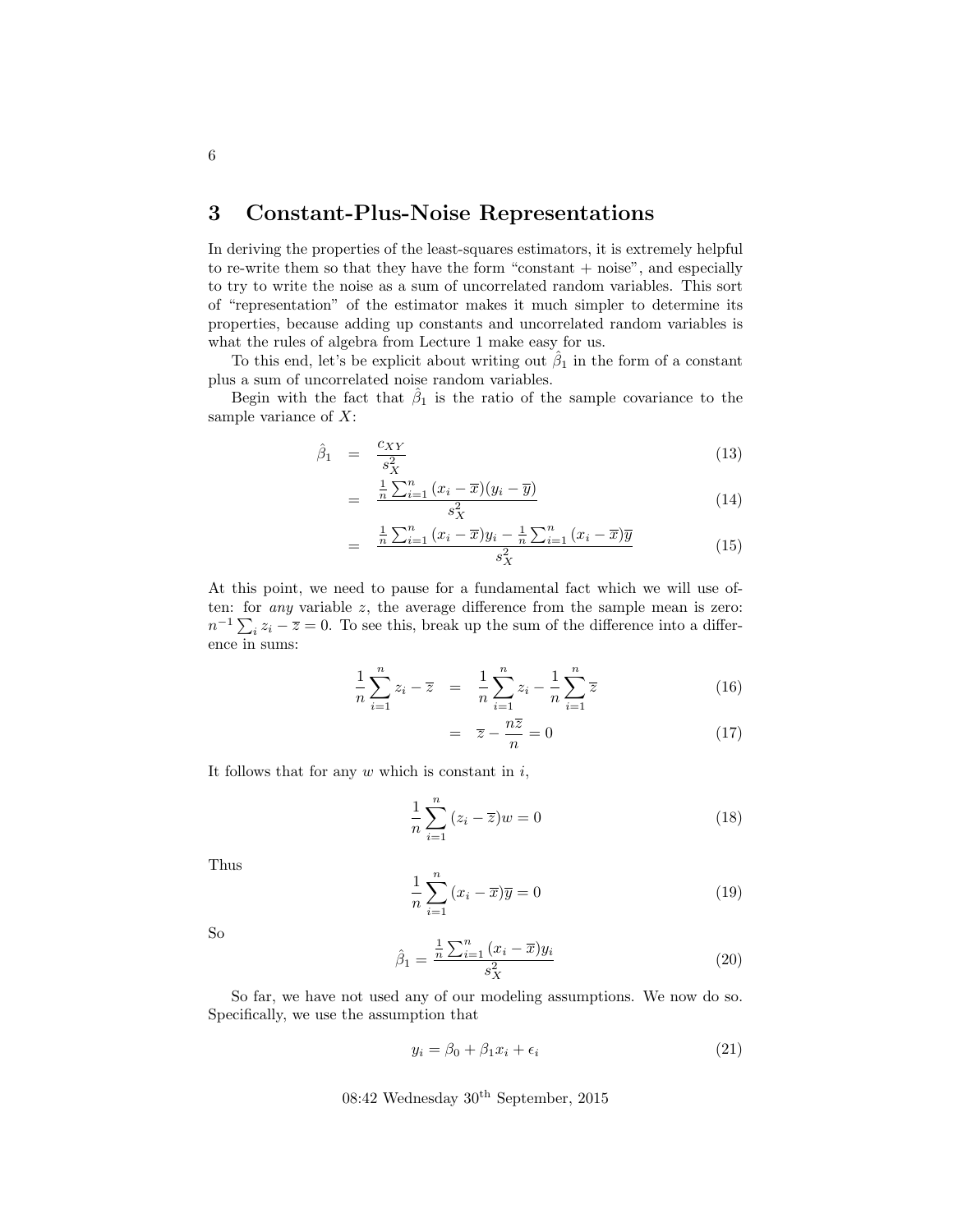For reasons which should become clear momentarily, it will be more convenient to write this in terms of how far  $x_i$  is from the sample mean  $\overline{x}$ :

$$
y_i = \beta_0 + \beta_1 \overline{x} + \beta_1 (x_i - \overline{x}) + \epsilon_i \tag{22}
$$

to substitute the above expression for  $y_i$  into Eq. [20:](#page-5-1)

$$
\hat{\beta}_1 = \frac{\frac{1}{n} \sum_{i=1}^n (x_i - \overline{x})(\beta_0 + \beta_1 \overline{x} + \beta_1 (x_i - \overline{x}) + \epsilon_i)}{s_X^2}
$$
\n
$$
\frac{\beta_0 + \beta_1 \overline{x}}{s} \sum_{i=1}^n (x_i - \overline{x}) + \frac{\beta_1}{n} \sum_{i=1}^n (x_i - \overline{x})^2 + \frac{1}{n} \sum_{i=1}^n (x_i - \overline{x}) \epsilon_i
$$
\n(23)

$$
= \frac{\frac{\beta_0 + \beta_1 \overline{x}}{n} \sum_{i=1}^n (x_i - \overline{x}) + \frac{\beta_1}{n} \sum_{i=1}^n (x_i - \overline{x})^2 + \frac{1}{n} \sum_{i=1}^n (x_i - \overline{x}) \epsilon_i}{s_X^2} (24)
$$

The first sum in the numerator is a constant times the average difference of  $x_i$ from  $\bar{x}$ , so it's zero (by Eq. [18\)](#page-5-2). The second sum in the numerator is just  $s_X^2$ again. In the third sum, because the  $\epsilon_i$  are not constant, is not (necessarily) zero. Simplifying:

<span id="page-6-0"></span>
$$
\hat{\beta}_1 = \beta_1 + \sum_{i=1}^n \frac{x_i - \overline{x}}{n s_X^2} \epsilon_i
$$
\n(25)

Notice the form of Eq. [25:](#page-6-0) it writes our random estimator as a constant plus a weighted sum of the noise terms  $\epsilon_i$ . In fact, by the fourth item in our listing of assumptions for the simple linear regression model, it writes  $\hat{\beta}_1$  as a constant plus a weighted sum of uncorrelated noise terms.

It is now very easy to work out the expected value:

$$
\mathbb{E}\left[\hat{\beta}_1\right] = \mathbb{E}\left[\beta_1 + \sum_{i=1}^n \frac{x_i - \overline{x}}{ns_X^2} \epsilon_i\right]
$$
\n(26)

$$
= \beta_1 + \sum_{i=1}^{n} \frac{x_i - \overline{x}}{s_X^2} \mathbb{E}[\epsilon_i] = \beta_1 \tag{27}
$$

or the variance:

$$
\text{Var}\left[\hat{\beta}_1\right] = \text{Var}\left[\beta_1 + \sum_{i=1}^n \frac{x_i - \overline{x}}{n s_X^2} \epsilon_i\right] \tag{28}
$$

$$
= \operatorname{Var}\left[\sum_{i=1}^{n} \frac{x_i - \overline{x}}{n s_X^2} \epsilon_i\right]
$$
 (29)

$$
= \sum_{i=1}^{n} \frac{(x_i - \overline{x})^2}{n^2 s_X^4} \text{Var}[\epsilon_i]
$$
\n(30)

$$
= \sigma^2 \frac{n s_X^2}{n^2 s_X^4} = \frac{\sigma^2}{n s_X^2}
$$
 (31)

where the last line uses the modeling assumption that all of the  $\epsilon_i$  have the same variance. (The next-to-last line uses the assumption that they are uncorrelated.)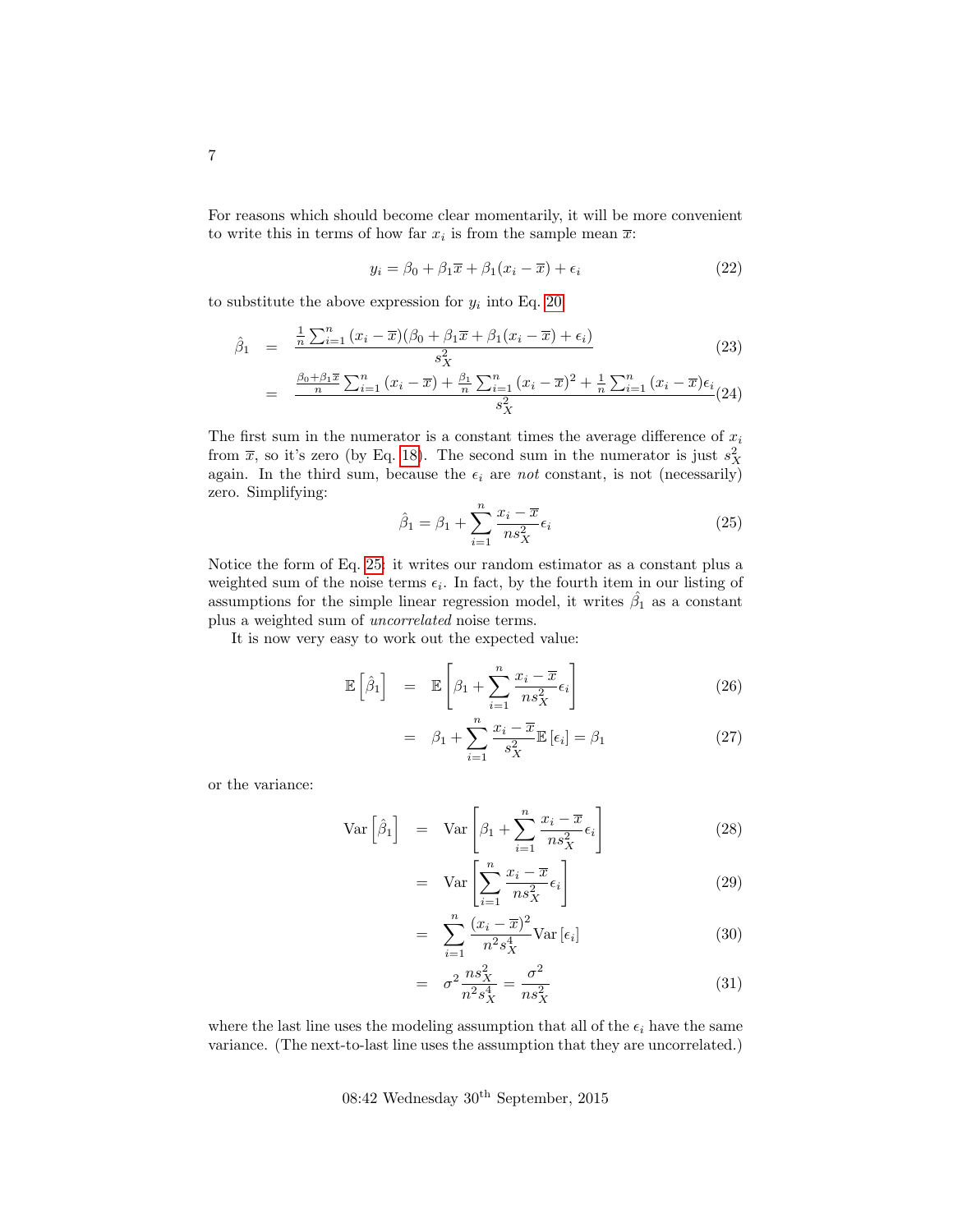So far, this is just re-capitulating stuff we've done already, but the exact same strategy works for any estimator (or test statistic, etc.) which we can manipulate into constant-plus-noise form. It's not always possible to do this (though see the optional section [9,](#page-17-0) and, for the ambitious, [van der Vaart 1998\)](#page-20-0), but it's a very powerful strategy when it works. To illustrate its power, we'll now use it on predictions of the simple linear model, when estimated by least squares.

## <span id="page-7-0"></span>4 Predictions

Remember that we got into all this mess not because we want to know the numbers  $\beta_0$  and  $\beta_1$  for their own sake, but because we wanted to predict Y from  $X$ . How do we make those predictions, and how good are they?

If we knew  $\beta_0$  and  $\beta_1$ , and that  $X = x$ , then our prediction<sup>[2](#page-7-1)</sup> for Y would be  $\beta_0 + \beta_1 x$ . This is, assuming the simple linear regression model is true, exactly  $\mathbb{E}[Y|X=x]$ , which we saw back in Lecture 1 is the best prediction we can make. As x changes, this prediction changes, but that's precisely what we want  $-$  the predictions will just follow points on the line.

Since we do not know  $\beta_0$  and  $\beta_1$ , we fake it — that is, we use our estimates of the coefficients. At an *arbitrary* value of  $X$ , say  $x$  (sometimes called the operating point), we predict that on average  $Y$  will be

$$
\hat{m}(x) = \hat{\beta}_0 + \hat{\beta}_1 x \tag{32}
$$

This point prediction is called the **fitted value**<sup>[3](#page-7-2)</sup> at x.

Notice the fitted value  $\hat{m}(x)$  is an *estimate* of  $\mathbb{E}[Y|X=x]$ . The latter is a perfectly deterministic quantity; it has the value  $\beta_0 + \beta_1 x$ , which is some number or other, and we just happen not to know it. But  $\hat{m}(x)$  is a function of our data, which are random, hence  $\hat{m}(x)$  is also random. It inherits its randomness from  $\hat{\beta}_0$  and  $\hat{\beta}_1$ , which in turn inherit theirs from  $\overline{y}$  and  $c_{XY}$ .

To analyze the randomness in  $\hat{m}(x)$ , we will represent it as constants plus a weighted sum of uncorrelated noise terms. Using Eqs. [5,](#page-1-0)

$$
\hat{m}(x) = \hat{\beta}_0 + \hat{\beta}_1 x \tag{33}
$$

$$
= \overline{y} - \hat{\beta}_1 \overline{x} + \hat{\beta}_1 x \tag{34}
$$

$$
= \overline{y} + (x - \overline{x})\hat{\beta}_1 \tag{35}
$$

<span id="page-7-1"></span> $2$ This is called a **point** prediction; think of it as "if you have to give one number, this is the best single number to give." We might also make **interval** predictions (e.g., "with probability p, Y will be in the interval  $[l, u]^n$  or **distributional** predictions (e.g., "Y will follow an  $N(m, v)$  distribution".

<span id="page-7-2"></span><sup>&</sup>lt;sup>3</sup>The name originates from thinking of  $\epsilon$  as purely measurement error, so that  $\hat{m}(x)$  is our best-fitting estimate of the true value at  $x$ .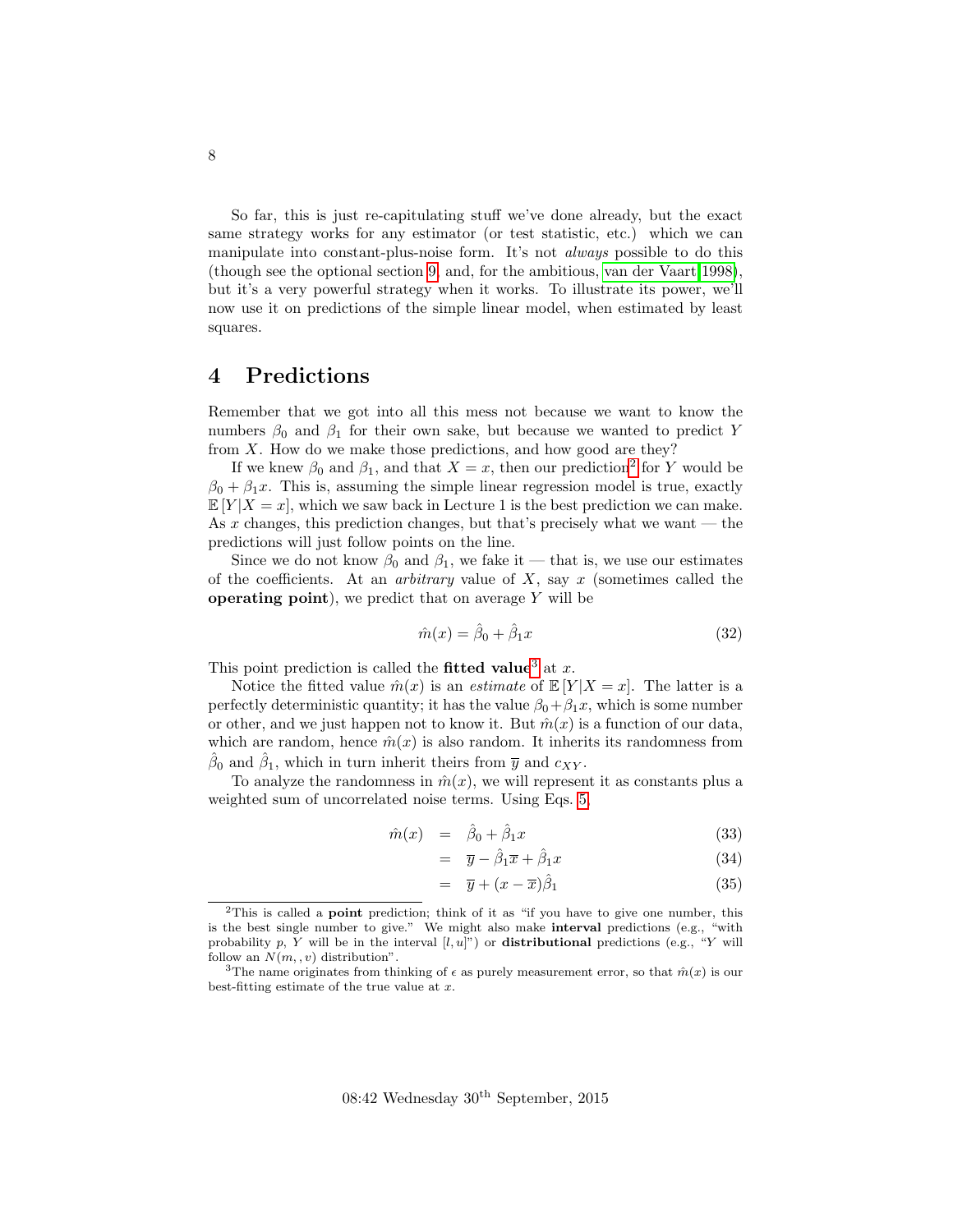Using Eq. [25](#page-6-0) and the definition of a sample mean,

$$
\hat{m}(x) = \frac{1}{n} \sum_{i=1}^{n} y_i + (x - \overline{x}) \left( \beta_1 + \sum_{i=1}^{n} \frac{x_i - \overline{x}}{n s_X^2} \epsilon_i \right)
$$
\n(36)

$$
= \frac{1}{n} \sum_{i=1}^{n} (\beta_0 + \beta_1 x_i + \epsilon_i) + (x - \overline{x}) \left( \beta_1 + \sum_{i=1}^{n} \frac{x_i - \overline{x}}{n s_X^2} \epsilon_i \right) \tag{37}
$$

$$
= \beta_0 + \beta_1 \overline{x} + \frac{1}{n} \sum_{i=1}^n \epsilon_i + (x - \overline{x})\beta_1 + (x - \overline{x}) \sum_{i=1}^n \frac{x_i - \overline{x}}{n s_X^2} \epsilon_i \quad (38)
$$

$$
= \beta_0 + \beta_1 x + \frac{1}{n} \sum_{i=1}^n \left( 1 + (x - \overline{x}) \frac{x_i - \overline{x}}{s_X^2} \right) \epsilon_i
$$
 (39)

where in the last line I've canceled  $\beta_1 \bar{x}$  terms of opposite sign, and combined terms in the  $\epsilon_i$ . Also, the second line used the second assumption in the simple linear regression model, that  $Y$  is a linear function of  $X$  plus noise.

Now we can check whether or not our predictions are biased:

$$
\mathbb{E}\left[\hat{m}(x)\right] = \mathbb{E}\left[\beta_0 + \beta_1 x + \frac{1}{n} \sum_{i=1}^n \left(1 + (x - \overline{x})\frac{x_i - \overline{x}}{s_X^2}\right) \epsilon_i\right] \tag{40}
$$

$$
= \beta_0 + \beta_1 x + \frac{1}{n} \sum_{i=1}^n \left( 1 + (x - \overline{x}) \frac{x_i - \overline{x}}{s_x^2} \right) \mathbb{E} \left[ \epsilon_i \right] \tag{41}
$$

$$
= \beta_0 + \beta_1 x \tag{42}
$$

This is to say, no, under the simple linear model, the predictions of least squares are unbiased.

Of course, our predictions are somewhat random, because (as I said) they're functions of the somewhat-random data we estimated the model on. What is the variance of these predictions?

<span id="page-8-0"></span>
$$
\text{Var}\left[\hat{m}(x)\right] = \text{Var}\left[\beta_0 + \beta_1 x + \frac{1}{n} \sum_{i=1}^n \left(1 + (x - \overline{x})\frac{x_i - \overline{x}}{s_X^2}\right) \epsilon_i\right] \tag{43}
$$

$$
= \operatorname{Var}\left[\frac{1}{n}\sum_{i=1}^{n}\left(1+(x-\overline{x})\frac{x_{i}-\overline{x}}{s_{X}^{2}}\right)\epsilon_{i}\right]
$$
(44)

$$
= \frac{1}{n^2} \sum_{i=1}^n \left( 1 + (x - \overline{x}) \frac{x_i - \overline{x}}{s_X^2} \right)^2 \text{Var} \left[ \epsilon_i \right] \tag{45}
$$

$$
= \frac{\sigma^2}{n^2} \sum_{i=1}^n 1 + 2(x - \overline{x}) \frac{x_i - \overline{x}}{s_X^2} + (x - \overline{x})^2 \frac{(x_i - \overline{x})^2}{s_X^4}
$$
(46)

$$
= \frac{\sigma^2}{n^2} \left( n + 0 + (x - \overline{x})^2 \frac{n s_X^2}{n s_X^4} \right)
$$
(47)

$$
= \frac{\sigma^2}{n} \left( 1 + \frac{(x - \overline{x})^2}{s_X^2} \right) \tag{48}
$$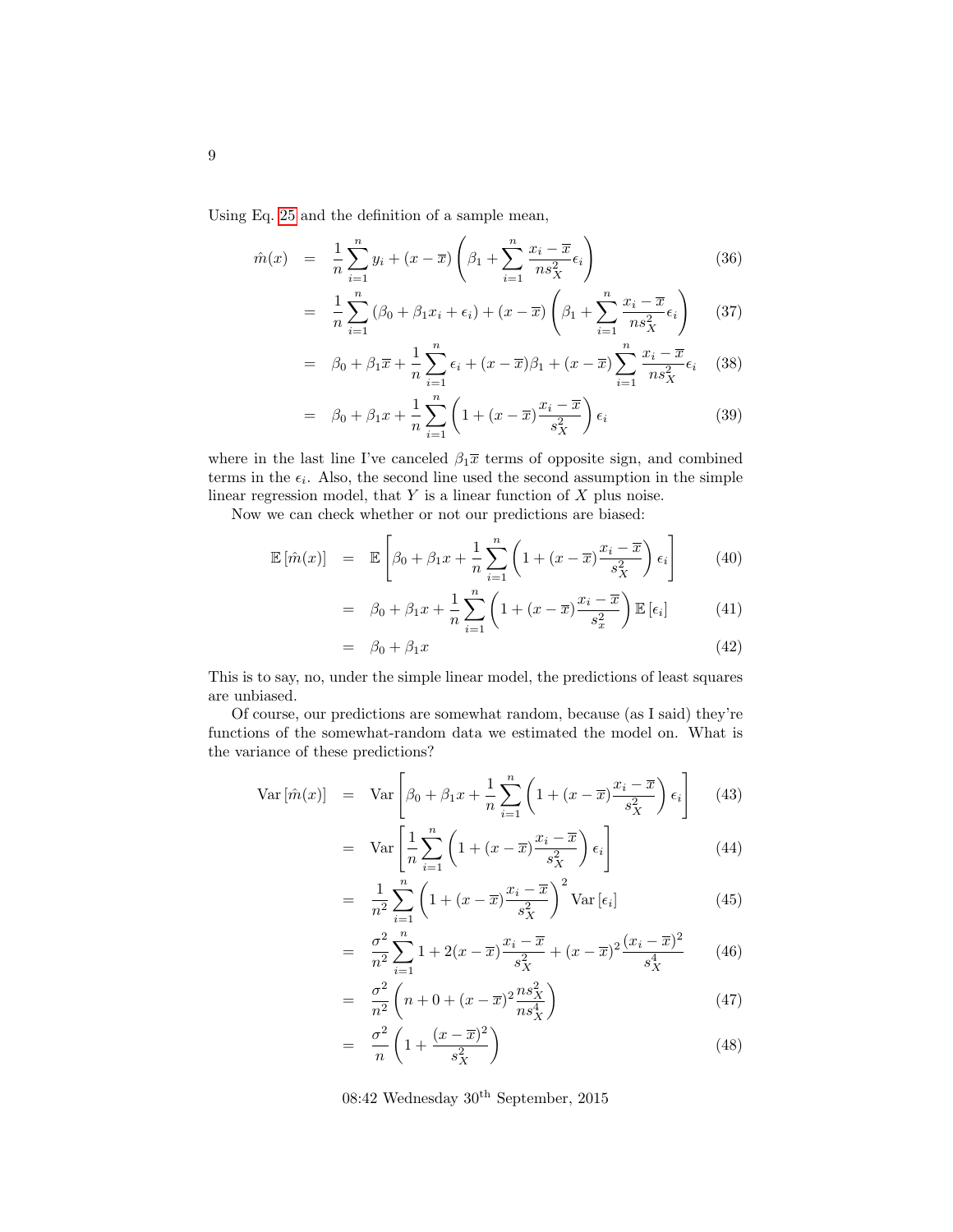Notice what's going on here:

- The variance grows as  $\sigma^2$  grows: the more noise there is around the regression line, the harder we find it to estimate the regression line, and the more of that noise will propagate into our predictions.
- The larger  $n$  is, the smaller the variance: the more points we see, the more exactly we can pin down the line, and so our predictions.
- The variance of our predictions is the sum of two terms. The first, which doesn't depend on x, is  $\sigma^2/n$ , which is the variance of  $\overline{y}$  (Exercise [3\)](#page-19-1). Since our line has to go through the center of the data, this just how much noise there is in the height of that center.
- The other term does change with x, specifically with  $(x \overline{x})^2$ : the further our operating point x is from the center of the data  $\overline{x}$ , the bigger our uncertainty. This is the uncertainty that comes with being unable to pin down the slope precisely; it therefore shrinks with  $s_X^2$ , since it's easier to find the slope when the points have a wide spread on the horizontal axis.

Again, Eq. [48](#page-8-0) is conditional on the  $x_i$ . If those are random, we need to use the law of total variance (as in the last lecture) to get the unconditional variance of  $\hat{m}(x)$ .

Figure [3](#page-10-0) illustrates how the spread in point predictions changes as we move away from the mean of the x values.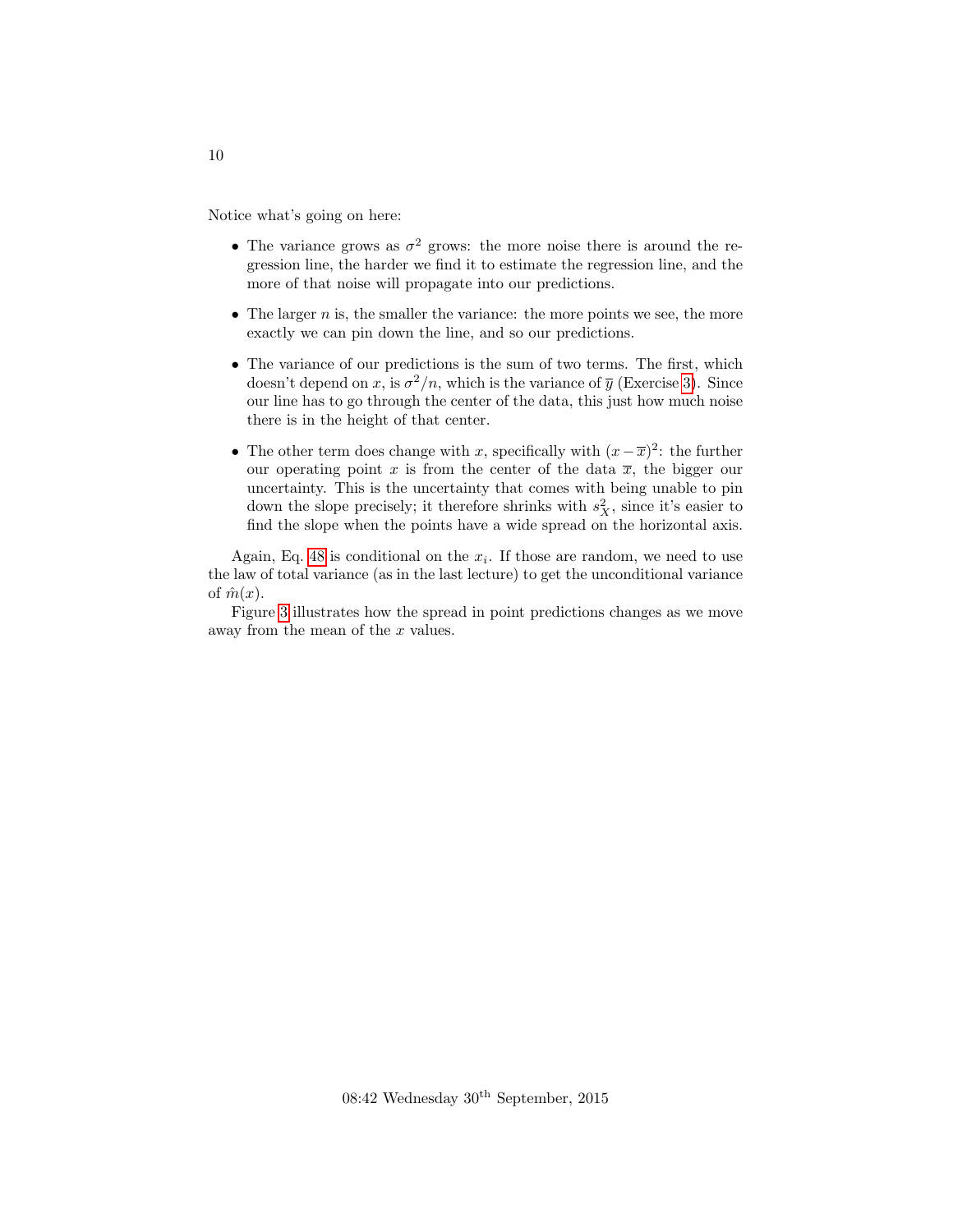<span id="page-10-0"></span>

```
plot(0,type="n",xlim=c(-10,10),ylim=c(-10,10),xlab="x",ylab="y")
# Add the true regression line; exaggerate width so it stands out
abline(a=5, b=-2, lwd=5)
# Repeat 10 times: do a simulation, fit a line to the sim., add the fitted
# line to the plot
invisible(replicate(20, abline(lm(y ~ x, data=sim.linmod(n=10,beta.0=5,
                                             beta.1=-2,width=4,df=3)),
                               col="grey")))
```
FIGURE 3: Scatter of estimated least-squares regression lines (thin, grey) around the true regression line (thick, black). Notice how the estimated lines become more spread out as we move away from the center of the distribution (here conveniently set at  $X=0$ ).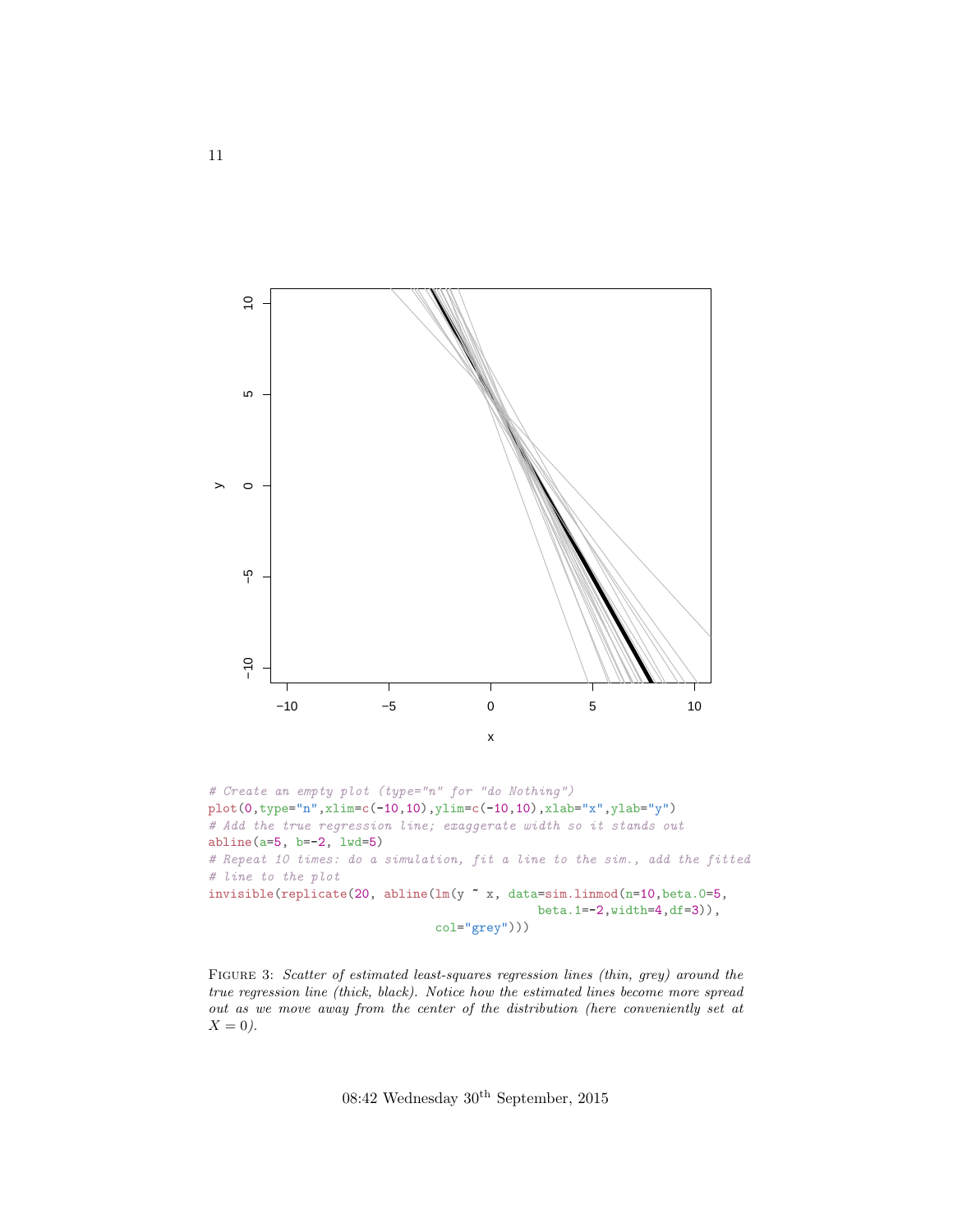## <span id="page-11-0"></span>5 Estimating  $\sigma^2$ ; Sum of Squared Errors

Under the simple linear regression model, it is easy to show (Exercise [5\)](#page-20-1) that

<span id="page-11-6"></span>
$$
\mathbb{E}\left[\left(Y - (\beta_0 + \beta_1 X)\right)^2\right] = \sigma^2\tag{49}
$$

This suggests that the minimal value of the in-sample MSE,

<span id="page-11-3"></span>
$$
\hat{\sigma}^2 = \frac{1}{n} \sum_{i=1}^n (y_i - \hat{m}(x_i))^2
$$
\n(50)

is a natural estimator for  $\sigma^2$ . This is, in fact, a consistent estimator. (You can prove this using the consistency of  $\hat{\beta}_0$  and  $\hat{\beta}_1$ , and continuity.) It is, however, a slightly biased estimator. Specifically (Exercise [6\)](#page-20-2)

<span id="page-11-2"></span>
$$
s^2 = \frac{n}{n-2}\hat{\sigma}^2\tag{51}
$$

is an un-biased estimator of  $\sigma^2$ , though one with a larger variance. Some people, accordingly, use Eq. [51,](#page-11-2) rather than Eq. [50,](#page-11-3) as their definition of "MSE".

This is mostly something to be aware of when different pieces of R code, textbooks, papers, etc., differ in what they are calling "MSE"; to get sensible results, you may need to apply conversion factors in one direction or the other. As usual, if the difference between  $1/n$  and  $1/(n-2)$  is large enough to make a difference to your conclusions, you should really be asking yourself whether you have enough data to be doing any statistics at all.

Sum of squared errors The sum of squared errors for a fitted regression is just what it sounds like:

$$
SSE = \sum_{i=1}^{n} (y_i - \hat{m}(x_i))^2 = \sum_{i=1}^{n} (y_i - (\hat{\beta}_0 + \hat{\beta}_1 x_i))^2
$$
(52)

It's mostly important as a historical relic, from the days when people fit regression models by hand, or with slide rules and adding machines, and so every bit of arithmetic you could avoid was a win.

### <span id="page-11-1"></span>6 Residuals

The residual value at a data point is the difference between the actual value of the response  $y_i$  and the fitted value  $\hat{m}(x_i)$ :

<span id="page-11-5"></span>
$$
e_i = y_i - \hat{m}(x_i) = y_i - (\hat{\beta}_0 + \hat{\beta}_1 x_i)
$$
\n(53)

This may look like re-arranging the basic equation for the linear regression model,

<span id="page-11-4"></span>
$$
\epsilon_i = Y_i - (\beta_0 + \beta_1 x_i) \tag{54}
$$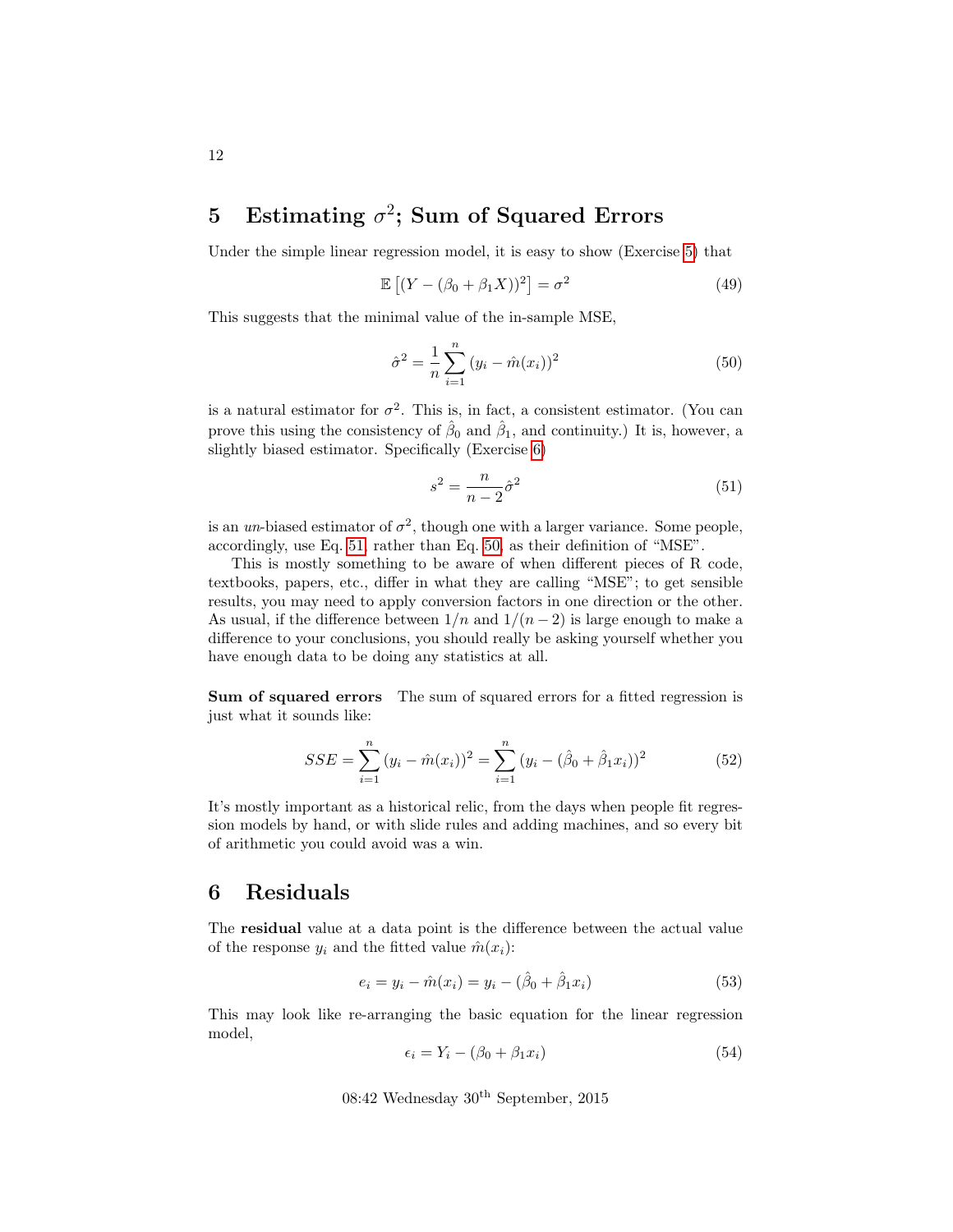and it is similar, but it's not the same. The right-hand side of Eq. [54](#page-11-4) involves the true parameters. The right-hand side of Eq. [53](#page-11-5) involves the estimated parameters, which are different. In particular, the estimated parameters are functions of all the noise variables. Therefore

The residuals are not the noise terms;  $e_i \neq \epsilon_i$ 

There are some ways in which the residuals are like the noise terms. For example, the residuals are always uncorrelated with the  $x_i$ :

$$
\frac{1}{n}\sum_{i=1}^{n}e_i(x_i - \overline{x}) = 0
$$
\n(55)

However, this fact (and others like it, which you will get to prove in the homework) are consequences of the estimating equations, and are true whether or not the simple linear regression model is actually true. Another consequence of the estimating equations is that

<span id="page-12-1"></span>
$$
\frac{1}{n}\sum_{i=1}^{n}e_i = 0
$$
\n(56)

This is *reminiscent* of  $\mathbb{E}[\epsilon] = 0$ , but generally  $n^{-1} \sum_{i=1}^{n} \epsilon_i \neq 0$ . In fact, Eq. [56](#page-12-1) implies that the residuals are actually linearly dependent on each other, while the  $\epsilon_i$  are not.

Despite these differences, there is enough of a relationship between the  $\epsilon_i$ and the  $e_i$  that a lot of our model-checking and diagnostics will be done in terms of the residuals. You should get used to looking at them for basically any model you estimate, or even think seriously about estimating.

## <span id="page-12-0"></span>7 Limitations of Least Squares

The results in this handout, and the last, almost exhaust the theory of statistical inference for least squares estimates in the simple linear regression model<sup>[4](#page-12-2)</sup>. Going beyond the mean and variance of parameter estimates or predicted values is pretty much impossible, using just least squares and the simple linear regression model.

In particular, we can't get **sampling distributions** for anything — we can't say what probability law  $\hat{\beta}_1$  follows, even as a function of the true parameters  $\beta_0, \beta_1, \sigma^2$ . There are just too many possibilities which are compatible with the model assumptions. Since, as you remember from your mathematical statistics course, we need sampling distributions to form confidence intervals, evaluate the properties of hypothesis tests, etc., etc., there is really not much more to say about this combination of model and method.

<span id="page-12-2"></span><sup>&</sup>lt;sup>4</sup>The main exception is a result called the Gauss-Markov theorem: the least squares estimator has smaller variance than any other unbiased estimator which is a linear function of the  $y_i$ . This was more impressive when nobody had the computing power to use nonlinear estimators. . .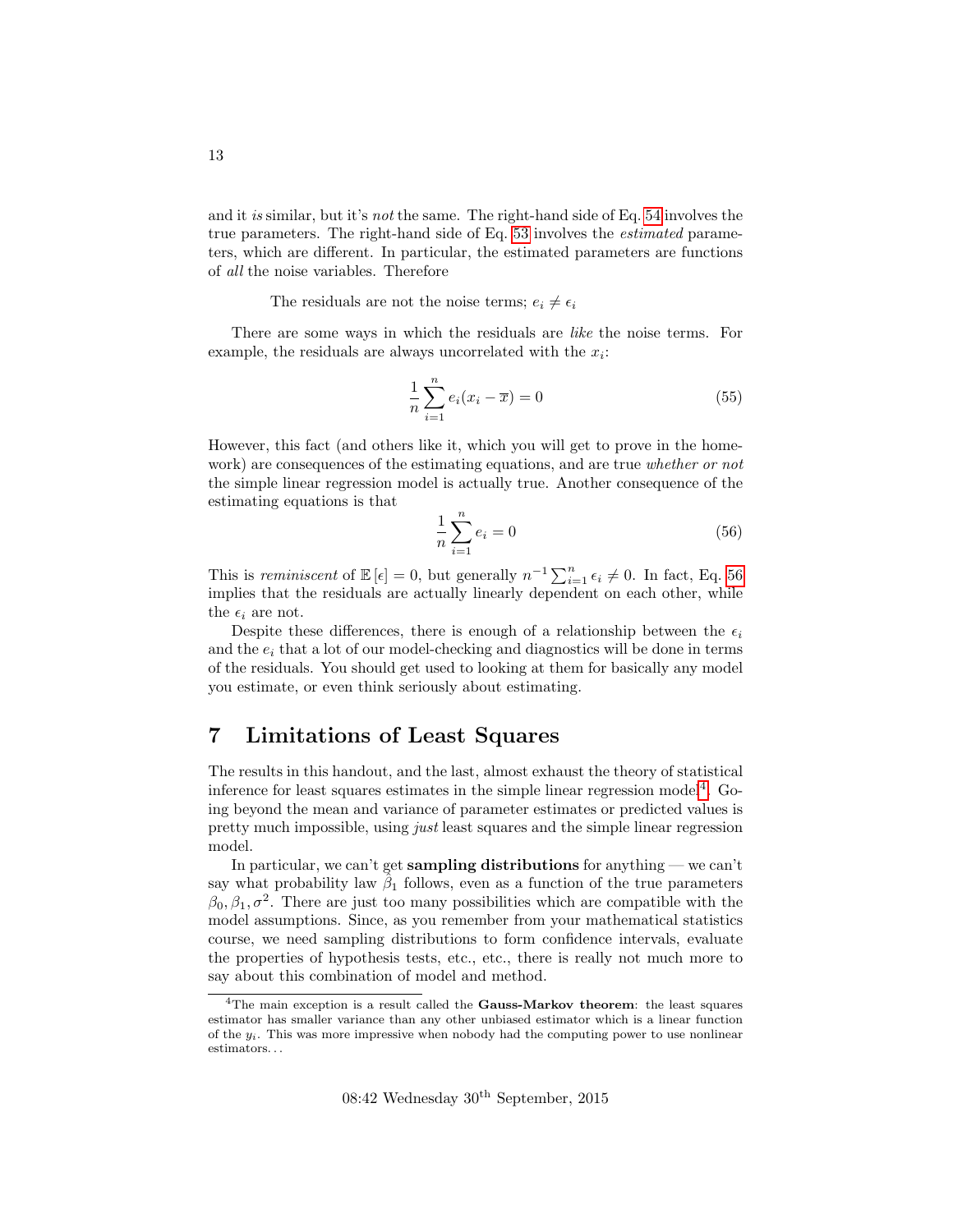Chebyshev If we absolutely must do some probability calculations under the least-squares assumptions, the best we can usually do is to invoke Chebyshev's inequality (the extra credit problem in homework 1): for any random variable Z with expected value  $\mu$  and variance  $\sigma$ , and any  $r > 0$ ,

$$
\mathbb{P}\left(|Z-\mu|\geq r\right)\leq \frac{\text{Var}\left[Z\right]}{r^2}\tag{57}
$$

In particular, we can say that

$$
\mathbb{P}\left(|Z - \mu| \ge k\sqrt{\text{Var}\left[Z\right]}\right) \le \frac{1}{k^2} \tag{58}
$$

These probability bounds are very loose, so if we do try to use them to do hypothesis tests, they have very little power (equivalently: the confidence intervals we get are huge).

**Asymptotic Gaussianity** The right-hand side of Eq. [25](#page-6-0) shows that  $\hat{\beta}_1$  is  $\beta_1$ plus a weighted average of the  $\epsilon_i$ . If we add to the simple linear regression model the assumption that the  $\epsilon_i$  are IID draws from a fixed, not-necessarily-Gaussian distribution, we might then try to use the central limit theorem to show that the weighted average tends towards a Gaussian as  $n \to \infty$ . This can be done in some generality, but it needs more delicate probability theory than the rest of what we are doing, and if the initial distribution of the  $\epsilon_i$  is, say, appreciably skewed, n might have to be truly huge before the Gaussian approximation is any  $\text{good}^5$  $\text{good}^5$ .

## <span id="page-13-0"></span>8 Least-Squares in R

The basic command for fitting a linear model by least squares in R is  $\text{Im}$ . It has a huge number of options, and can do a lot more than we will ask it to here, but for our purposes we use it as follows:

```
lm(y \text{ x}, data=df)
```
Here df is a data frame containing the data we want to fit a regression to, and the first part, the formula, tells lm that we want to regress the column of df called y on the column called  $x$ . By default<sup>[6](#page-13-2)</sup>,  $lm$  always fits its regression models by least squares.

What  $\text{Im}$  returns is a rather complicated object. If you just print it out, it seems to be only the intercept and the slope:

# Make a very small simulated data set from our running examing toy.data  $\leq$  sim.linmod(n=10, beta.0=5, beta.1=-2, width=4, df=3) # Fit the simple linear regression model to it by least squares  $lm(y^{\star}x, data=toy.data)$ 

<span id="page-13-2"></span><span id="page-13-1"></span><sup>&</sup>lt;sup>5</sup>To those who think everything is Gaussian once  $n > 30$ , all I can say is "Bless your heart." <sup>6</sup>There are ways to tweak this, some of which we'll see later in the course.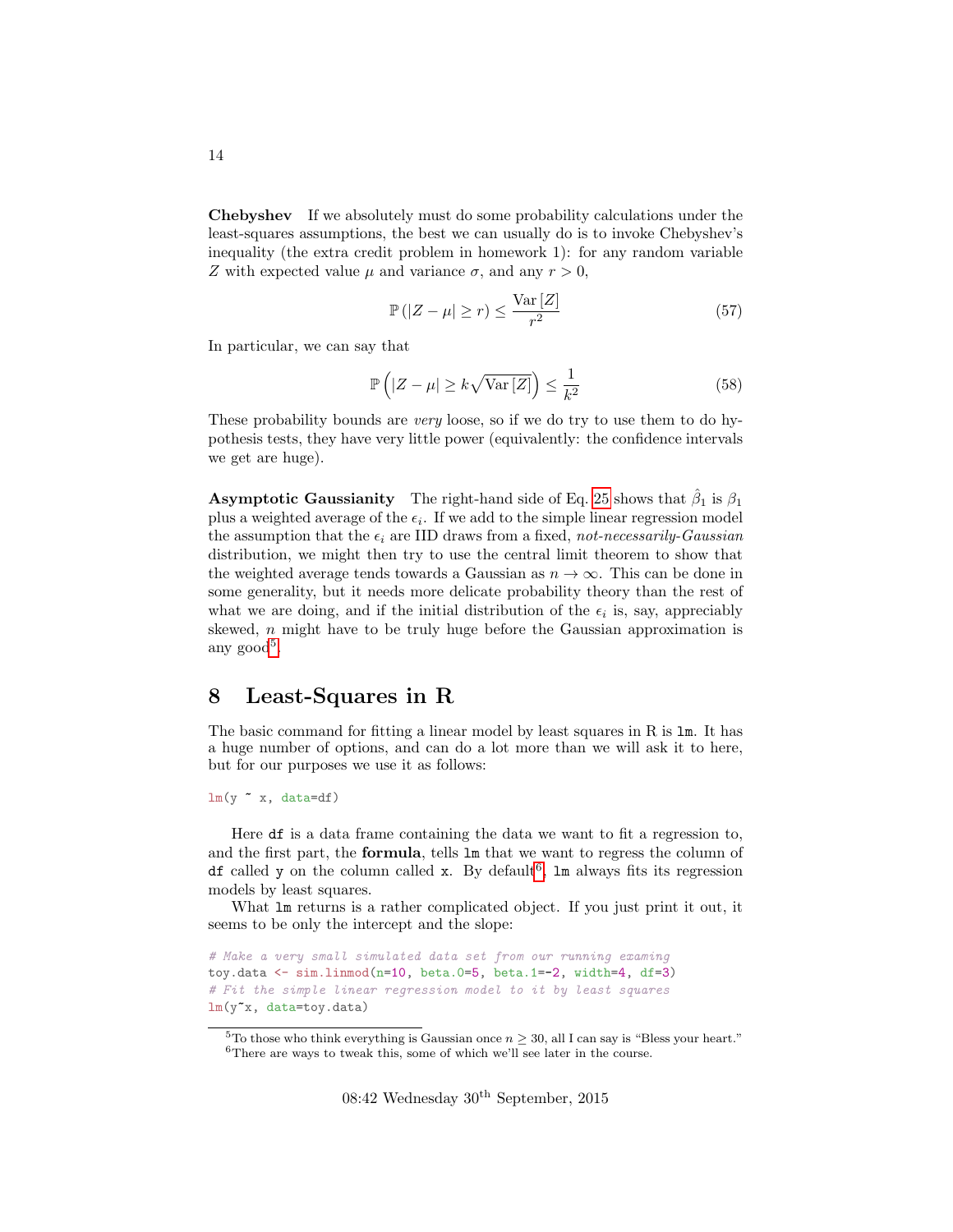```
##
## Call:
## lm(formula = y x, data = toy.data)##
## Coefficients:
## (Intercept) x
\# \# \# \frac{4.857}{2.175}
```
In fact,  $\text{Im}$  has done *lots* of calculations as part of fitting the model, and stored many of the results into the object it returns; R just doesn't print all of that, unless you make it. We can see some of what's in there, though:

```
names(lm(y<sup>"x</sup>, data=toy.data))
```

|  | ## [1] "coefficients" "residuals" |        | "effects" | "rank"        |
|--|-----------------------------------|--------|-----------|---------------|
|  | ## [5] "fitted.values" "assign"   |        | "gr"      | "df.residual" |
|  | ## [9] "xlevels"                  | "call" | "terms"   | "model"       |

(See help(lm), under "Value", for the gory details.) It's annoying (and slow and error-prone) to keep having R re-estimate the model every time we want to refer back to it, so we usually store the estimated model under a new variable name:

```
# Fit a linear model to the toy data, and store as toy.lm
  # The name of the estimated model needn't match that of the data, but it's
  # often a good idea
toy.lm \leftarrow \text{lm}(y^{\star}x, \text{ data=toy.data})
```
We can access some of what's in the lm object by using special functions. A couple in particular will become close and familiar friends. coefficients gives us the vector of coefficients:

```
coefficients(toy.lm)
```

```
## (Intercept) x
## 4.857223 -2.174934
```
fitted gives us the vector of fitted values, in the order which the data points appeared:

```
fitted(toy.lm)
```

```
## 1 2 3 4 5 6 7
## 9.0800253 6.7603763 6.8558205 3.3152211 6.2856302 1.2357448 0.9678781
## 8 9 10
## 0.9695428 2.9113412 1.4778954
```
residuals gives us the vector of residuals (ditto order):

08:42 Wednesday 30th September, 2015

15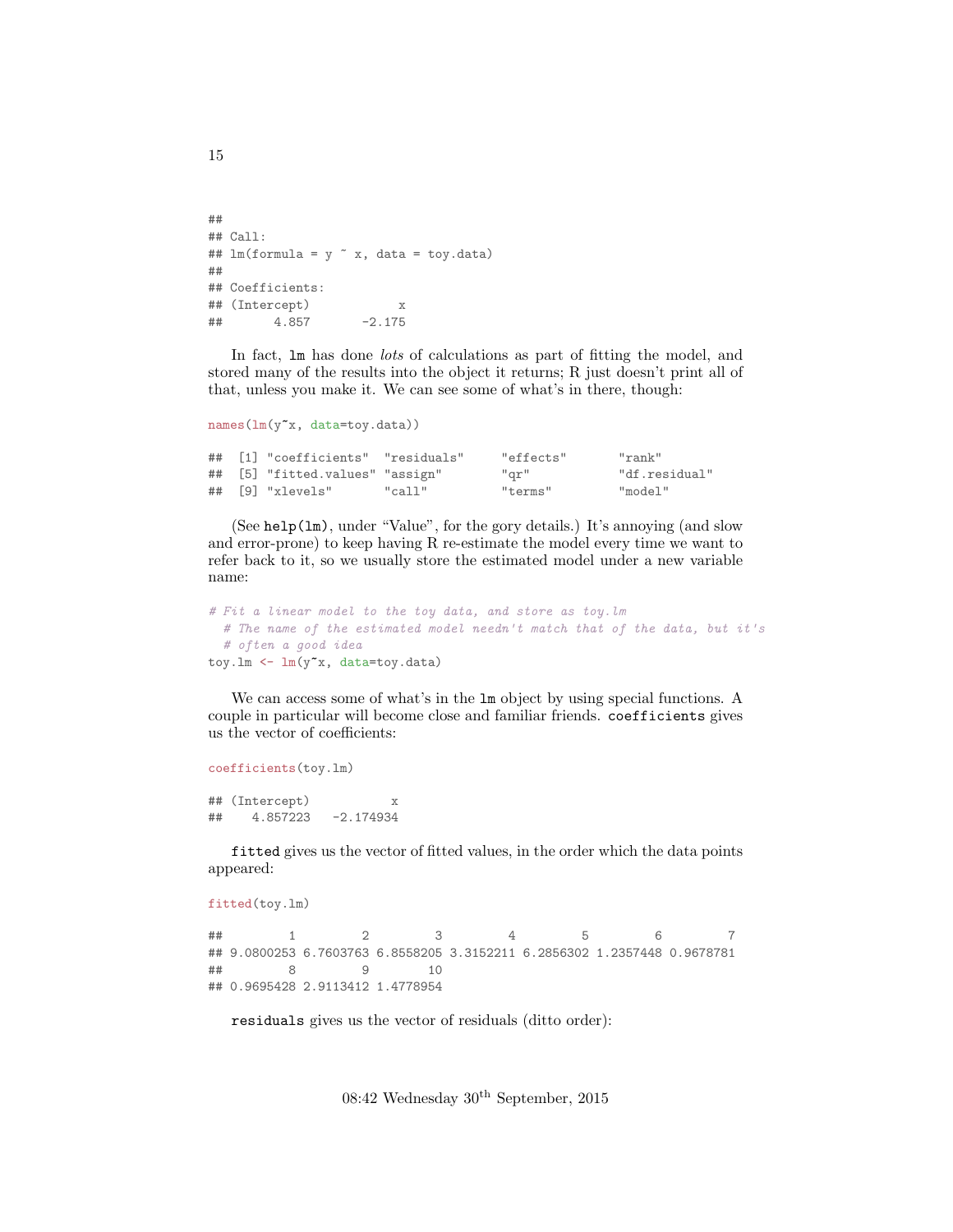```
residuals(toy.lm)
```

```
## 1 2 3 4 5 6
## 0.33216288 -0.28195847 -0.16959613 0.56191598 -0.11683723 -0.65118228
## 7 8 9 10
## 0.60304673 1.01284494 0.04913496 -1.33953138
```
(How would you use **residuals** to calculate  $s^2$ ? To calculate  $\frac{n}{n-2}s^2$ ?)

You might think that plot(toy.lm) would draw a picture of the fitted model; instead, it goes through a bunch of diagnostic plots, which we will get to later. If we want to add a line based on the model to an existing plot, we use abline, as in Figure [4.](#page-16-0)

fitted gives us the model's predictions at the particular  $x_i$  where we happened to have data. In principle, though, the model has an opinion about what  $\mathbb{E}[Y|X=x]$  should be at every possible value of x. To extract that, we use a function called predict. Naturally enough, we need to tell it both which model we want to use (since we could have more than one floating around), and where to make the predictions:

```
predict(object, newdata)
```
Here the first argument, what predict somewhat obscurely calls object, is the estimated regression model, like our toy.lm. (It is not the name of the estimating function, like lm.) The second argument, newdata, is a data frame with a column whose name matches the column name of the predictor variable in our original data frame. Thus

```
predict(toy.lm, newdata=data.frame(x=1:5))
## 1 2 3 4 5
## 2.6822890 0.5073551 -1.6675788 -3.8425127 -6.0174465
```
gives us the fitted model's predictions at the integers from 1 to 5.

You might well think that if newdata were missing, then predict would throw an error. You might very well think that.

```
predict(toy.lm)
```

```
## 1 2 3 4 5 6 7
## 9.0800253 6.7603763 6.8558205 3.3152211 6.2856302 1.2357448 0.9678781
## 8 9 10
## 0.9695428 2.9113412 1.4778954
predict(toy.lm, data=data.frame(x=1:5)) # What's wrong here?
## 1 2 3 4 5 6 7
## 9.0800253 6.7603763 6.8558205 3.3152211 6.2856302 1.2357448 0.9678781
## 8 9 10
## 0.9695428 2.9113412 1.4778954
```
08:42 Wednesday 30th September, 2015

16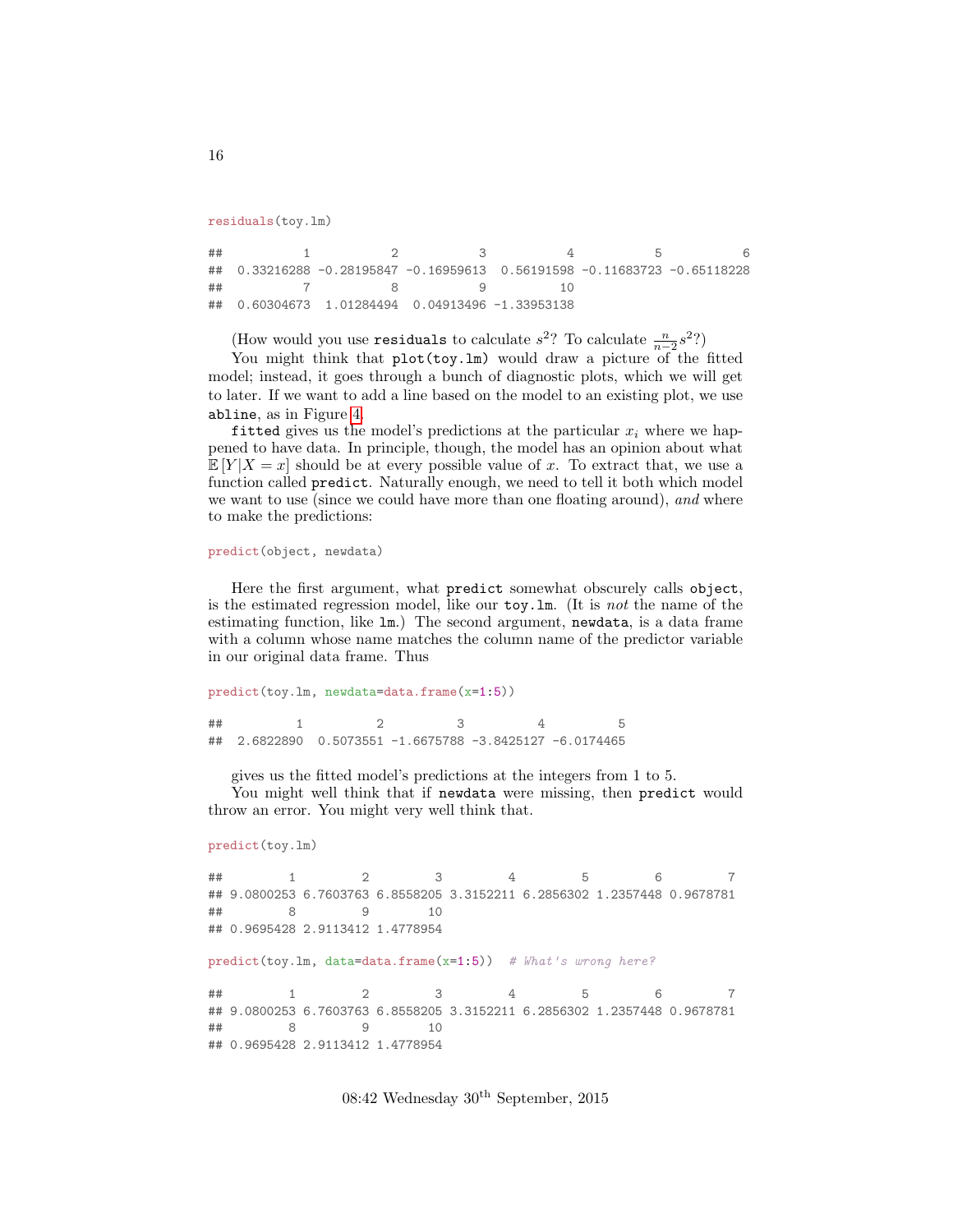

<span id="page-16-0"></span>

plot(y~x, data=toy.data, xlab="x",ylab="y", main="Simulated ('toy') data") abline(toy.lm)

FIGURE 4: Using abline to add the line of an estimated linear regression model to a plot.

08:42 Wednesday $30^{\rm th}$  September, 2015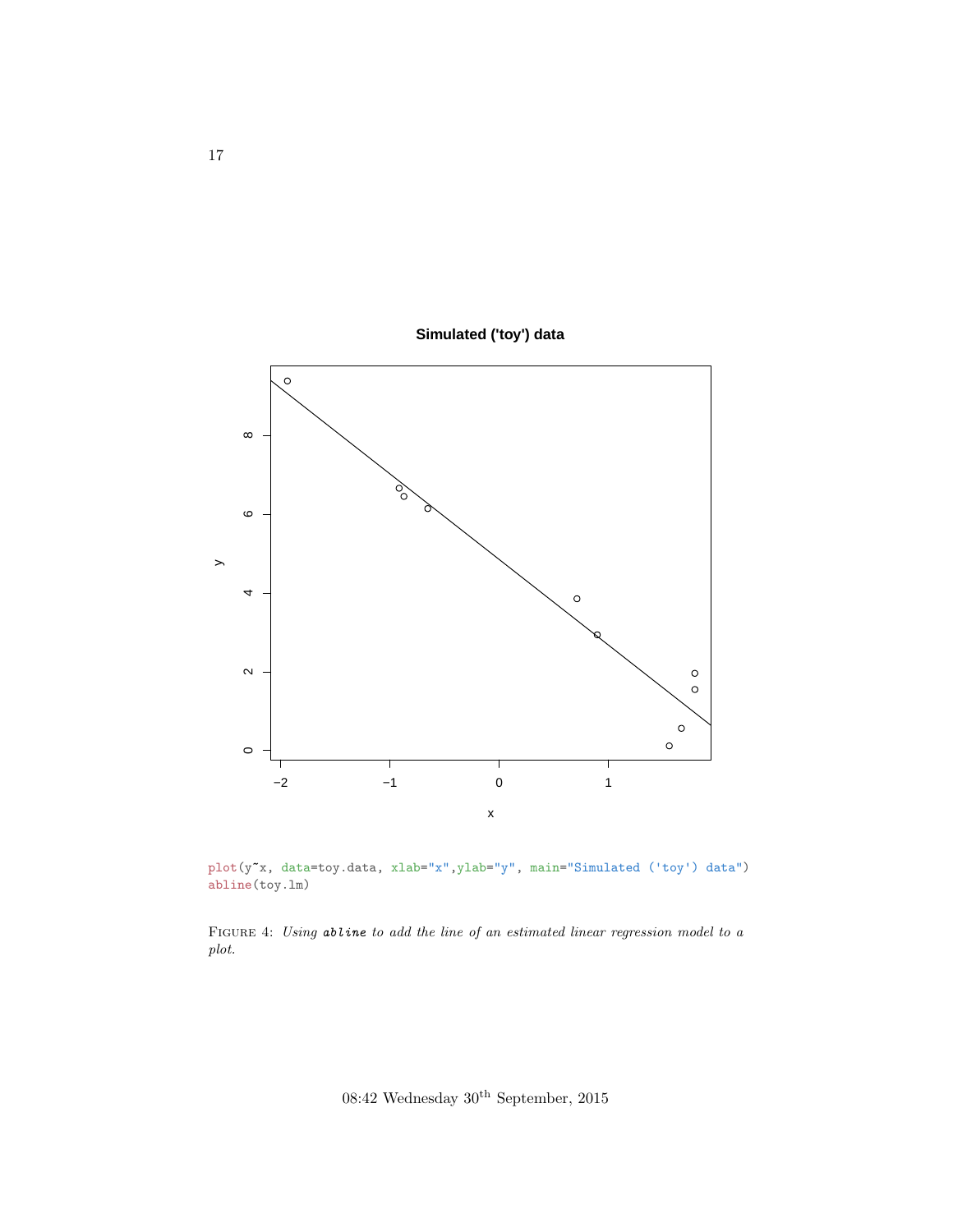For reasons best known to the designers of  $\mathbb{R}^7$  $\mathbb{R}^7$ , when newdata is missing or mal-formed, predict returns the fitted values on the original data. On the other hand, you will get an error if newdata exists but doesn't contain the right column name:

predict(toy.lm, newdata=data.frame(zebra=1:5))

## Error in eval(expr, envir, enclos): object 'x' not found

Extraneous columns, however, are just ignored:

predict(toy.lm, newdata=data.frame(x=1:5, zebra=6:10)) ## 1 2 3 4 5 ## 2.6822890 0.5073551 -1.6675788 -3.8425127 -6.0174465

There is one further option to predict which is worth mentioning at this time. If we set se.fit=TRUE, we get the standard errors of the fitted values, i.e., the square roots of the variances<sup>[8](#page-17-2)</sup>:

```
predict(toy.lm, newdata=data.frame(x=1:5), se.fit=TRUE)
## $fit
## 1 2 3 4 5
## 2.6822890 0.5073551 -1.6675788 -3.8425127 -6.0174465
##
## $se.fit
## 1 2 3 4 5
## 0.2508125 0.3602584 0.5074423 0.6678634 0.8339172
##
## $df
## [1] 8
##
## $residual.scale
## [1] 0.720964
```
Notice that what this gives us back is not a vector but a list, whose first two entries are vectors. (We will come back to what the df means, but you should already be able to guess what residual.scale might be.)

## <span id="page-17-0"></span>9 Propagation of Error, alias "The Delta Method"

An optional section, but a very useful one.

<span id="page-17-2"></span><span id="page-17-1"></span><sup>7</sup>Really, the designers of the predecessor language, S.

<sup>&</sup>lt;sup>8</sup>If a homework problem asks you to calculate the variance of a predicted value, it's (generally) asking you to do the character-building work of actually putting numbers into an algebraic formula by yourself, though you can use this to check your work.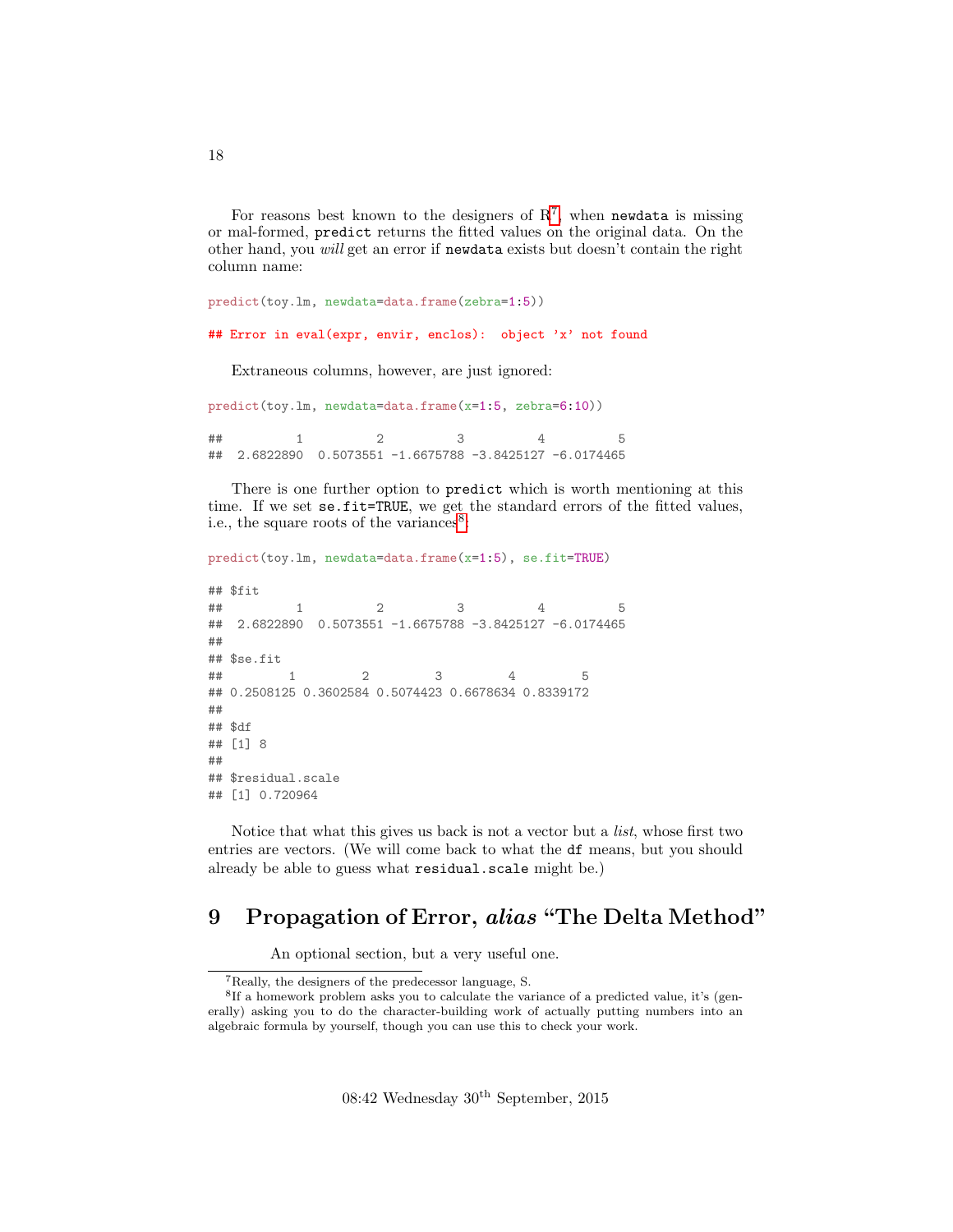The constant-plus-sum-of-noise-terms trick is the core of an extremely handy technique for getting approximate variances and standard errors for functions of quantities which are themselves estimated with error. It is known variously as "propagation of error" or (more obscurely) as "the delta method".

Suppose we are trying to estimate some quantity  $\theta$ . We compute an estimate θ, based on our data. Since our data is more or less random, so is θ. One convenient way of measuring the purely statistical noise or uncertainty in  $\theta$ is its standard deviation. This is the **standard error** of our estimate of  $\theta$ .<sup>[9](#page-18-0)</sup> Standard errors are not the only way of summarizing this noise, nor a completely sufficient way, but they are often useful.

Suppose that our estimate  $\hat{\theta}$  is a function of some intermediate quantities  $\widehat{\psi}_1, \widehat{\psi}_2, \ldots, \widehat{\psi}_p$ , which are also estimated:

$$
\widehat{\theta} = f(\widehat{\psi_1}, \widehat{\psi_2}, \dots, \widehat{\psi_p})
$$
\n(59)

For instance,  $\theta$  might be the difference in expected values between two groups, with  $\psi_1$  and  $\psi_2$  the expected values in the two groups, and  $f(\psi_1, \psi_2) = \psi_1 - \psi_2$ . If we have a standard error for each of the original quantities  $\psi_i$ , it would seem like we should be able to get a standard error for the **derived quantity**  $\theta$ . Propagation of error achieves this, by writing  $\hat{\theta}$  in the constant-plus-noise form.

We start with a Taylor expansion. We'll write  $\psi^*_{i}$  for the true (population, distribution, ensemble) value which is estimated by  $\psi_i$ .

<span id="page-18-1"></span>
$$
f(\psi_1^*, \psi_2^*, \dots \psi_p^*) \approx f(\widehat{\psi_1}, \widehat{\psi_2}, \dots \widehat{\psi_p}) + \sum_{i=1}^p (\psi_i^* - \widehat{\psi}_i) \frac{\partial f}{\partial \psi_i} \bigg|_{\psi = \widehat{\psi}}
$$
(60)

$$
f(\widehat{\psi_1}, \widehat{\psi_2}, \dots \widehat{\psi_p}) \approx f(\psi_1^*, \psi_2^*, \dots \psi_p^*) + \sum_{i=1}^p (\widehat{\psi}_i - \psi_i^*) \frac{\partial f}{\partial \psi_i} \bigg|_{\psi = \widehat{\psi}}
$$
(61)

$$
\hat{\theta} \approx \theta^* + \sum_{i=1}^p (\widehat{\psi}_i - \psi_i^*) f_i'(\widehat{\psi}) \tag{62}
$$

introducing  $f'_i$  as an abbreviation for  $\frac{\partial f}{\partial \psi_i}$ . The left-hand side is now the quantity whose standard error we want. I have done this manipulation because now  $\hat{\theta}$  is a linear function (approximately!) of some random quantities whose variances we know, and some derivatives which we can calculate.

Remember (from Lecture 1) the rules for arithmetic with variances: if  $X$ and Y are random variables, and  $a, b$  and  $c$  are constants,

$$
Var\left[a\right] = 0 \tag{63}
$$

$$
Var[a + bX] = b^2 Var[X]
$$
\n(64)

$$
Var[a + bX + cY] = b2 Var[X] + c2 Var[Y] + 2bcCov[X, Y]
$$
 (65)

<span id="page-18-0"></span> $9$ It is not, of course, to be confused with the standard deviation of the data. It is not even to be confused with the standard error of the mean, unless  $\theta$  is the expected value of the data and  $\hat{\theta}$  is the sample mean.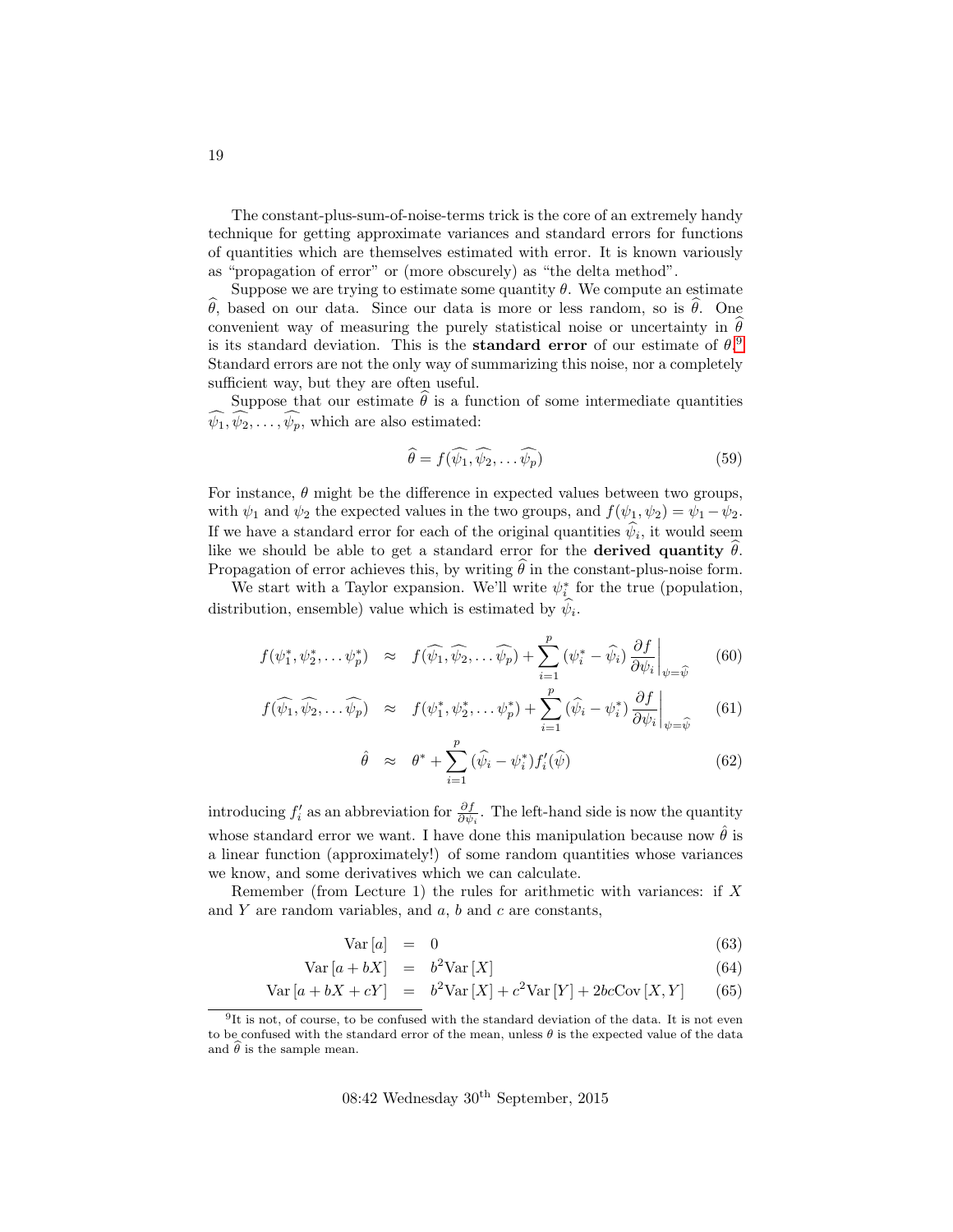While we don't know  $f(\psi_1^*, \psi_2^*, \dots \psi_p^*)$ , it's constant, so it has variance 0. Similarly, Var  $\left[\hat{\psi}_i - \psi_i^*\right] = \text{Var}\left[\hat{\psi}_i\right]$ . Repeatedly applying these rules to Eq. [62,](#page-18-1)

<span id="page-19-2"></span>
$$
\text{Var}\left[\widehat{\theta}\right] \approx \sum_{i=1}^{p} (f_i'(\widehat{\psi}))^2 \text{Var}\left[\widehat{\psi}_i\right] + 2 \sum_{i=1}^{p-1} \sum_{j=i+1}^{p} f_i'(\widehat{\psi}) f_j'(\widehat{\psi}) \text{Cov}\left[\widehat{\psi}_i, \widehat{\psi}_j\right] \tag{66}
$$

The standard error for  $\widehat{\theta}$  would then be the square root of this.

If we follow this rule for the simple case of group differences,  $f(\psi_1, \psi_2) =$  $\psi_1 - \psi_2$ , we find that

$$
\text{Var}\left[\widehat{\theta}\right] = \text{Var}\left[\widehat{\psi_1}\right] + \text{Var}\left[\widehat{\psi_2}\right] - 2\text{Cov}\left[\widehat{\psi_1}, \widehat{\psi_2}\right] \tag{67}
$$

just as we would find from the basic rules for arithmetic with variances. The approximation in Eq. [66](#page-19-2) comes from the nonlinearities in  $f$ .

If the estimates of the initial quantities are uncorrelated, Eq. [66](#page-19-2) simplifies to

<span id="page-19-3"></span>
$$
\text{Var}\left[\widehat{\theta}\right] \approx \sum_{i=1}^{p} \left(f_i'(\widehat{\psi})\right)^2 \text{Var}\left[\widehat{\psi}_i\right] \tag{68}
$$

and, again, the standard error of  $\widehat{\theta}$  would be the square root of this. The special case of Eq. [68](#page-19-3) is sometimes called the propagation of error formula, but I think it's better to use that name for the more general Eq. [66.](#page-19-2)

## Exercises

To think through or practice on, not to hand in.

1. True MSE of a linear model Prove that the full-distribution MSE of a linear model with intercept  $b_0$  and slope  $b_1$  is

Var 
$$
[Y]
$$
 +  $(\mathbb{E}[Y])^2 - 2b_0 \mathbb{E}[Y] - 2b_1 \text{Cov }[X, Y] - 2b_1 \mathbb{E}[X] \mathbb{E}[Y] + 2b_1 \mathbb{E}[X] + b_1^2 \text{Var }[X] + b_1^2 (\mathbb{E}[X])^2$   
(69)

- <span id="page-19-0"></span>2. Show that if all  $x_i = \overline{x}$ , then the system of linear equations, Eqs. [2–3,](#page-1-1) actually contains only one linearly-independent equation. Hint: Write the system of equations as a matrix multiplying the vector whose entries are  $(\hat{\beta}_0, \hat{\beta}_1)$ , and consider the determinant of the matrix. (How does the determinant of such a matrix relate to whether the equations are all linearly independent?)
- <span id="page-19-1"></span>3. Show that, under the simple linear regression model,  $Var[\overline{y}] = \sigma^2/n$ . You may treat the  $x_i$  as fixed in this calculation.
- 4. Derive Eqs. [6](#page-1-2) and [9](#page-1-3) from the results in §[4.](#page-7-0) (Hint:  $\hat{\beta}_0 = \hat{m}(x)$  for what value of  $x$ ?) Is this a circular argument?